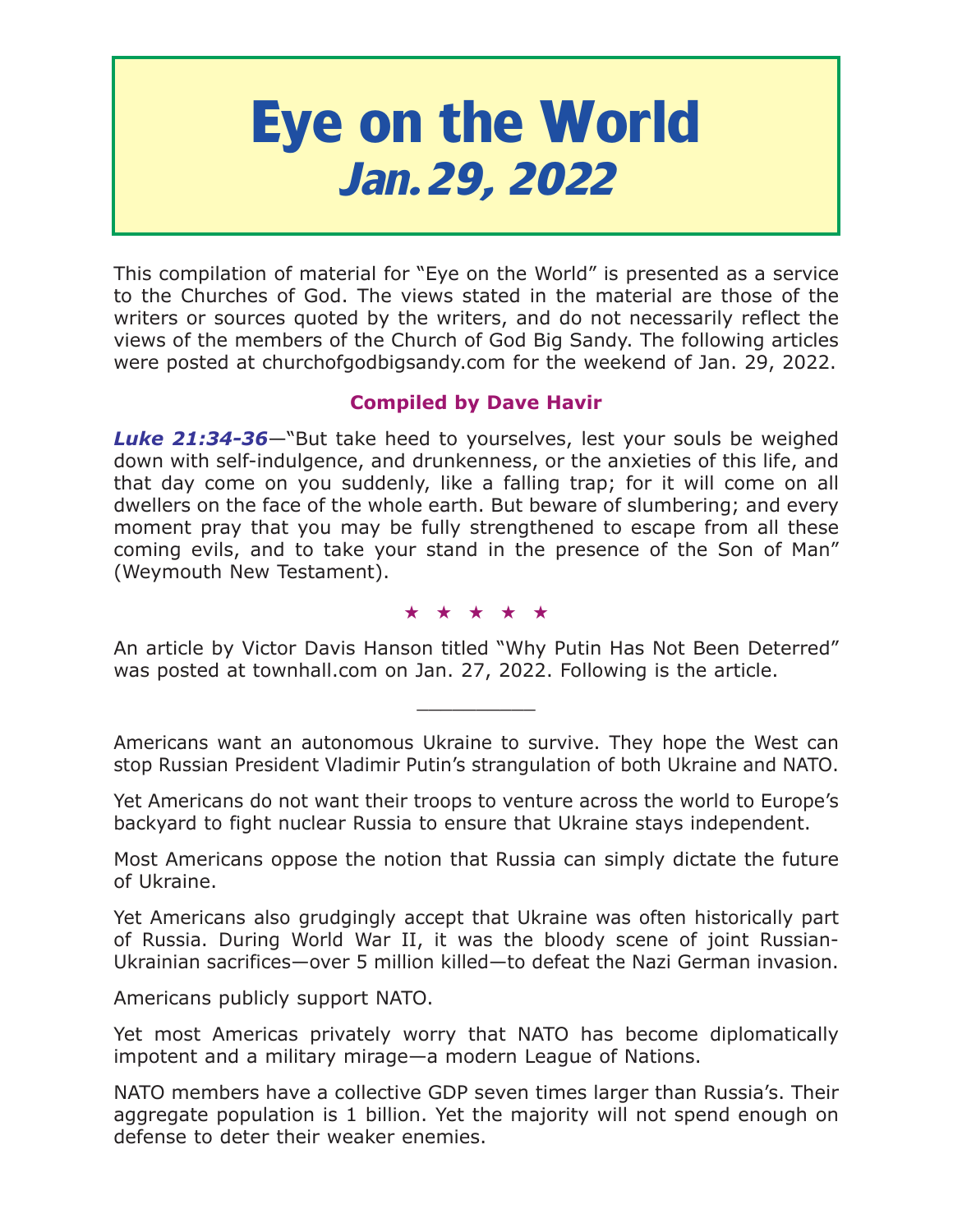The second-largest NATO member, Turkey, is closer to Russia than to the United States. Its people poll anti-American.

Germany is NATO's richest European member and the power behind the European Union. Yet Germany will soon be dependent on imported Russian natural gas for much of its energy needs.

In a recent Pew Research Center poll, 70 percent of Germans voiced a desire for more cooperation with Russia. Most Americans poll the exact opposite.

Worse, 60 percent of Germans oppose going to the aid of any NATO country in time of war. Over 70 percent of Germans term their relationship with the United States as "bad."

We can translate all these disturbing results in the following manner: The German and Turkish people like or trust Russia more than they do their own NATO patron, America.

They would not support participating in any NATO joint military effort against even an invading Russia—even, or especially, if spearheaded by an unpopular United States.

So, assume that NATO's key two members are either indifferent to the fate of nearby Ukraine or sympathetic to Russia's professed grievances—or both.

Indeed, most Americans fear that if Ukraine ever became a NATO member, Putin might be even more eager to test its sovereignty.

Putin assumes that not all NATO members would intervene to help an attacked Ukraine, as required by their mutual defense obligations under Article 5.

If they did not, Putin could then both absorb Ukraine and unravel the NATO alliance all at once.

There are more complications in the Ukrainian mess.

President Joe Biden, in wacky statements, has confirmed Putin's bet that the United States is currently divided, confused, weakened, and poorly led.

Putin knows that the secretary of defense and chairman of the Joint Chiefs of Staff appear more worried about "white privilege" and climate change than enhancing military readiness to deter enemies such as himself.

Putin sees polls that only 45 percent of Americans have confidence in their new politicized military.

The flight from Afghanistan, Putin further conjectures, has made the United States both less feared by enemies and less trusted by allies.

The prior failed American policy of Russian "reset," the appeasement of Putin's aggressions during the Obama years, together with the concocted hoax of "Russian collusion," have all variously emboldened—and angered—Putin.

He knows a twice-impeached Donald Trump left office unpopular. So, he assumes with Trump gone, American deterrence against Russia also vanished.

Trump's now rejected agenda was to increase American and NATO defenses, and pump oil and gas to crash the global price of Russia's chief source of foreign exchange.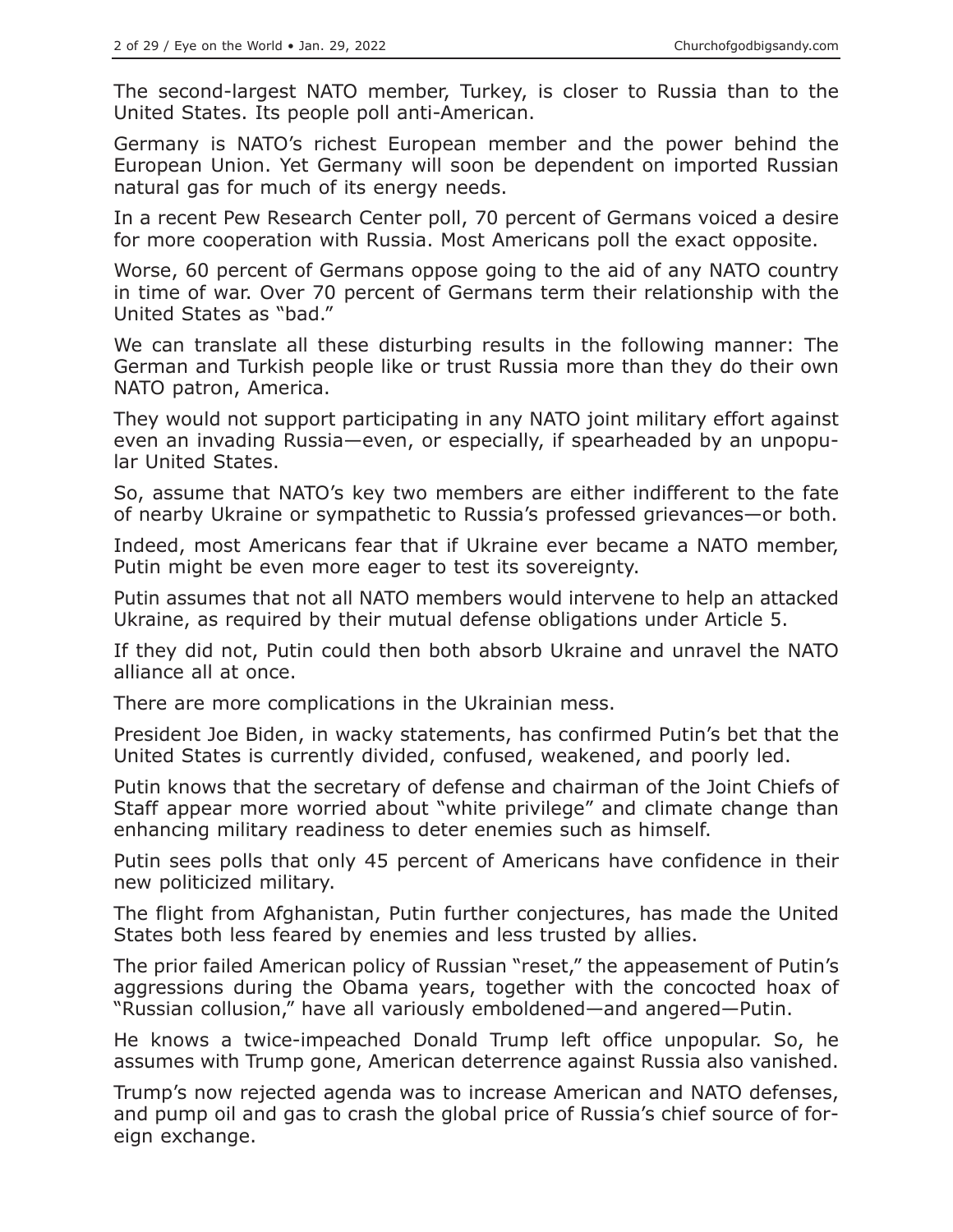Putin was once furious that Trump unilaterally left an asymmetrical U.S.-Russia missile accord. Trump ordered lethal force to be used against large numbers of Russian mercenaries who attacked a U.S. installation in Syria. He sold offensive weapons to Ukraine. He acted forcibly in taking out terrorist enemies such as Iran's General Qasem Soleimani, the Islamicist Abu al-Baghdadi, and ISIS itself.

With Putin's nemesis, Trump, gone, Russia assumes the appeasement years of the Obama-Biden Administration are back again. As in 2014, once more Putin is moving against his neighbors.

Finally, there is the unfortunate role of recent Ukrainian government officials. Some were deeply involved in greenlighting the Biden family grifting and profiteering to ensure massive American foreign aid.

Some Ukrainian expatriates and current government members worked with the American Left to ensure the first impeachment of Trump.

Now Ukrainians are exasperated that their prior intrusions into domestic American politics have backfired with the disastrous Biden presidency—and his apparent de facto acceptance of an inevitable Russian annexation.

Where does this entire mess leave America?

In trouble.

Putin is undermining a sovereign nation, fissuring NATO, and, if successful, might continue the Ukraine slow squeeze model in the Baltic states and elsewhere.

Meanwhile, China smiles, hoping the Ukraine blueprint can be used against Taiwan.

Exasperated Americans fear that Putin will be deterred neither by sanctions nor by arms sales but follows only his own sense of cost-to-benefit self-interest.

★★★★★

A video and an article by Libby Emmons titled "Watch: Bill Gates Praises China for Their Great Work on Covid-19 in New Video Message" were posted at thepostmillennial.com on Jan. 24, 2022. Following is the article.

 $\overline{\phantom{a}}$  , where  $\overline{\phantom{a}}$ 

Bill Gates addressed the nation of China, praising their response to the coronavirus pandemic–which may well have begun in a Wuhan virology lab before leaking to the rest of the world.

In a brief video with Chinese subtitles marking the Lunar New Year, Gates praised China for their handling of the pandemic, saying that "China has worked hard to not only contain the virus, but also contributed to closing the equity gap by supporting other countries with many different supplies, including great vaccines."

"I want to wish everyone in China, a very Happy Lunar New Year. Just as the tiger symbolizes vitality and health, our Foundation has continued work over this past year," Gates began his message.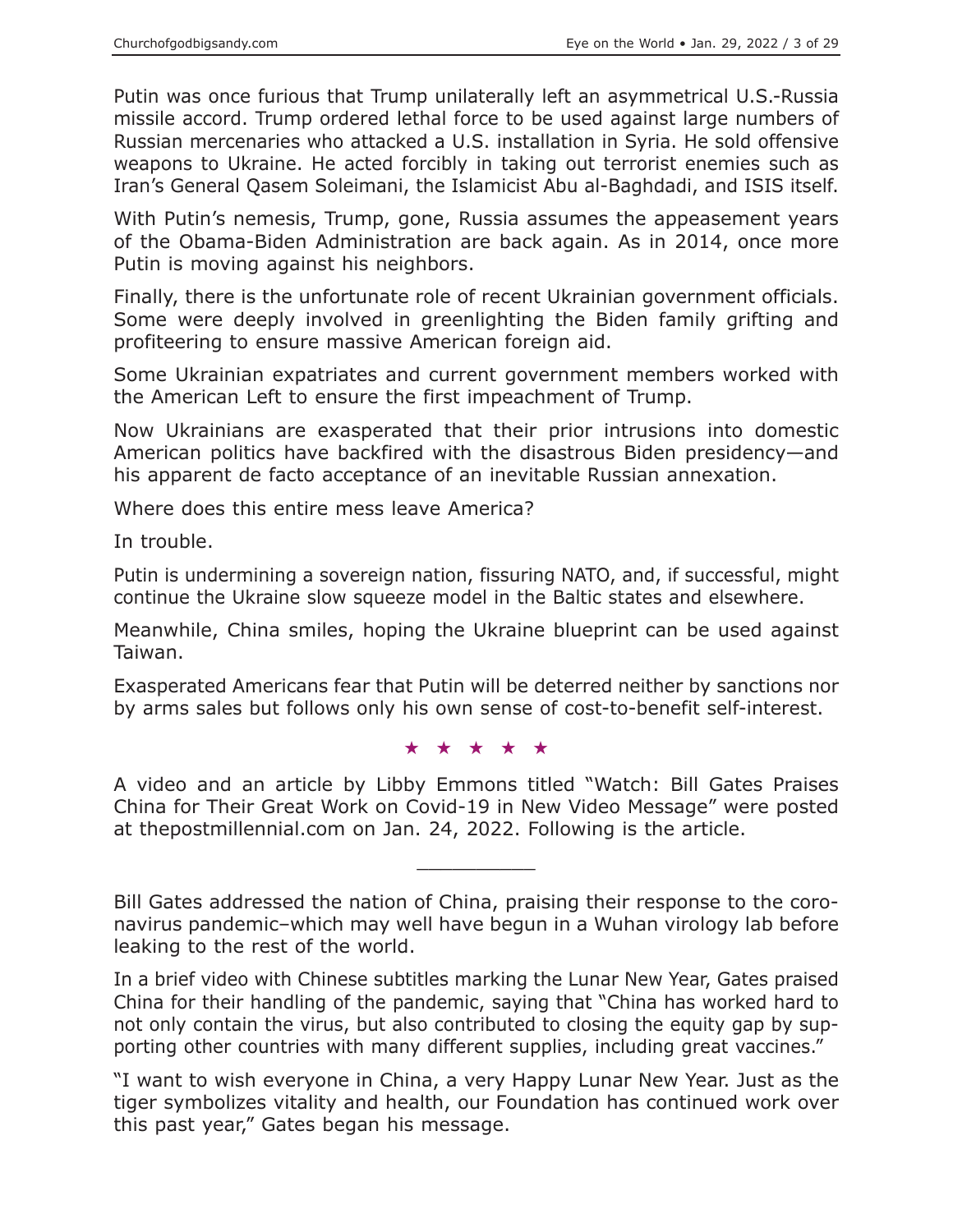"The recent troubling, and highly contagious Omicron variant means the covid-19 pandemic is not yet over. Since the onset of the pandemic, China has worked hard to not only contain the virus, but also contributed to closing the equity gap by supporting other countries with many different supplies, including great vaccines," Gates said.

That the virus escaped from a lab in Wuhan, China, has been considered a "plausible" theory by many scientists. There have also been allegations that China covered up the initial reports of covid and did not work to contain the virus before it spread globally.

"I'm hopeful that by the end of this new year the covid pandemic will largely be over," Gates said.

"I was also thrilled to hear the news that in June, that the WHO recognized China's remarkable success in defeating malaria, declaring the country officially free from the disease," Gates said. The Gates Foundation has made a mission of combating malaria worldwide.

"So like many of you, I believe the world can become better. And I know innovation and collaboration are key to getting there. I look forward to once again being able to travel to China, to see all of you and this work, in person. But for now have a wonderful holiday and a very healthy and happy new year," Gates concluded.

★★★★★

An article by Akiko Fujita titled "Chinese Rare Earth Minerals Are 'A National Security Risk': Sen. Mark Kelly" was posted at finance.yahoo.com on Jan. 21, 2022. Following are excerpts of the article.

 $\overline{\phantom{a}}$  , where  $\overline{\phantom{a}}$ 

The Biden administration's push to reduce U.S. reliance on Chinese imports has renewed domestic efforts to produce rare earths minerals, critical to the production of electric vehicles and electronics.

A new bipartisan Senate bill is aiming to accelerate that timeline, by banning defense contractors from sourcing those materials in the first place.

In an interview with Yahoo Finance Live, the bill's co-sponsor Sen. Mark Kelly (D, AZ) called Chinese rare earth minerals "a national security risk" and urged the Pentagon to act quickly to eliminate the metals from military weapons systems.

"We've got to stop relying on Chinese rare earths in our defense industry. It's a national security risk to us. If China decided to cut us off on those rare earth minerals right now, this would have a serious impact on our national defense," Kelly said. "So, this requires that DOD and the Department of Interior work together to build a stockpile of rare earth minerals."

The bill marks the latest U.S. attempt to break China's near monopoly on a group of 17 metals that are crucial to the development of everything from smart electronic devices to wind turbines. The country controls nearly 80% of rare earths imports, according to data from the U.S. Geological Survey, while the U.S. claims just one rare earth mine and has no capability to process the minerals.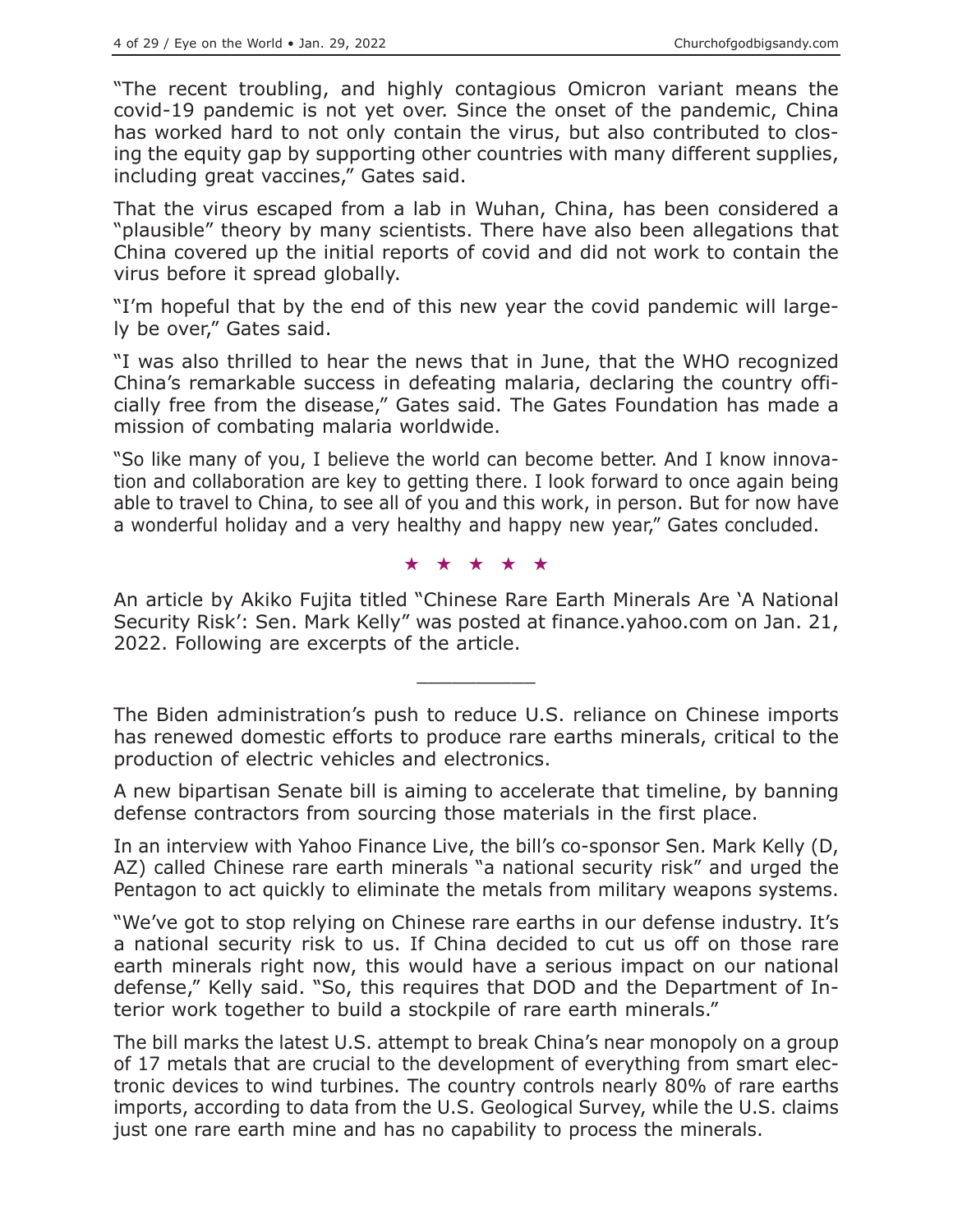Last month, China moved to strengthen its hold on the market by consolidating key producers within a new conglomerate to double down on the development of mines in China.

Kelly's legislation, known as the Restoring Essential Energy and Security Holdings Onshore for Rare Earths Act of 2022, specifically calls for the U.S. Department of Defense and Interior to develop a strategic reserve of rare earths and products large enough to meet the needs of one year, by 2025. It also bans the use of Chinese metals in sensitive military systems by 2026, and requires defense contractors to track and disclose the origins of the metals used in equipment it delivers to the Pentagon.

"This sets the parameters, to put the United States in a position that we have to choose to do this. We build this stockpile, defense contractors will have access to it, and we will build the supply chain of rare earths that we need," Kelly said. "We don't want to continue to be in the situation where our adversary, could cut us off from things that we need for our national defense."

#### ★★★★★

"Eye on the World" comment: The following headlines involve articles that are considered international. The articles were not posted, but the headlines give the essence of the story.

 $\overline{\phantom{a}}$  , where  $\overline{\phantom{a}}$ 

**U.S. facing four threats**

 An article by Morgan Phillips, Emily Goodin and Elizabeth Elkind titled "Foes Test Biden on Four Fronts: North Korea Launches Fifth Missile Test This Month, Iran-Backed Militia Attacks U.S. Base in UAE and U.S. Fleet Keeps China in Check as Putin Threatens to Invade Ukraine" was posted at dailymail.co.uk on Jan. 25, 2022.

#### **Comments about Russia and Ukraine**

■ An article by Travis Tritten titled "U.S. Carrier to Lead NATO Exercise Amid Ukraine Invasion Fears" was posted at military.com on Jan. 21, 2022.

■ An article by Anna Berchchevskaya titled "Russia's Desert Storm: Putin's Plan to Use America's Military Playbook Against Ukraine?" was posted at 19fortyfive. com on Jan. 23, 2022.

 A Reuters article by Natalia Zinets titled "Ukraine Receives Second Batch of U.S. Weapons in Russian Stand-Off" was posted at reuters.com on Jan. 23, 2022.

■ An article by Staff titled "White House Source Says Biden May Send as Many as 10,000 Troops to Eastern Europe" was posted at cbs8.com on Jan. 24, 2022.

 An article by Lorne Cook titled "NATO Outlines 'Deterrence' Plan as Tensions With Russia Soar" was posted at military.com on Jan. 24, 2022.

■ An article by John Hayward titled "Biden Administration Again Rejects Ukraine's Call for Sanctions on Russia" was posted at breitbart.com on Jan. 24, 2022.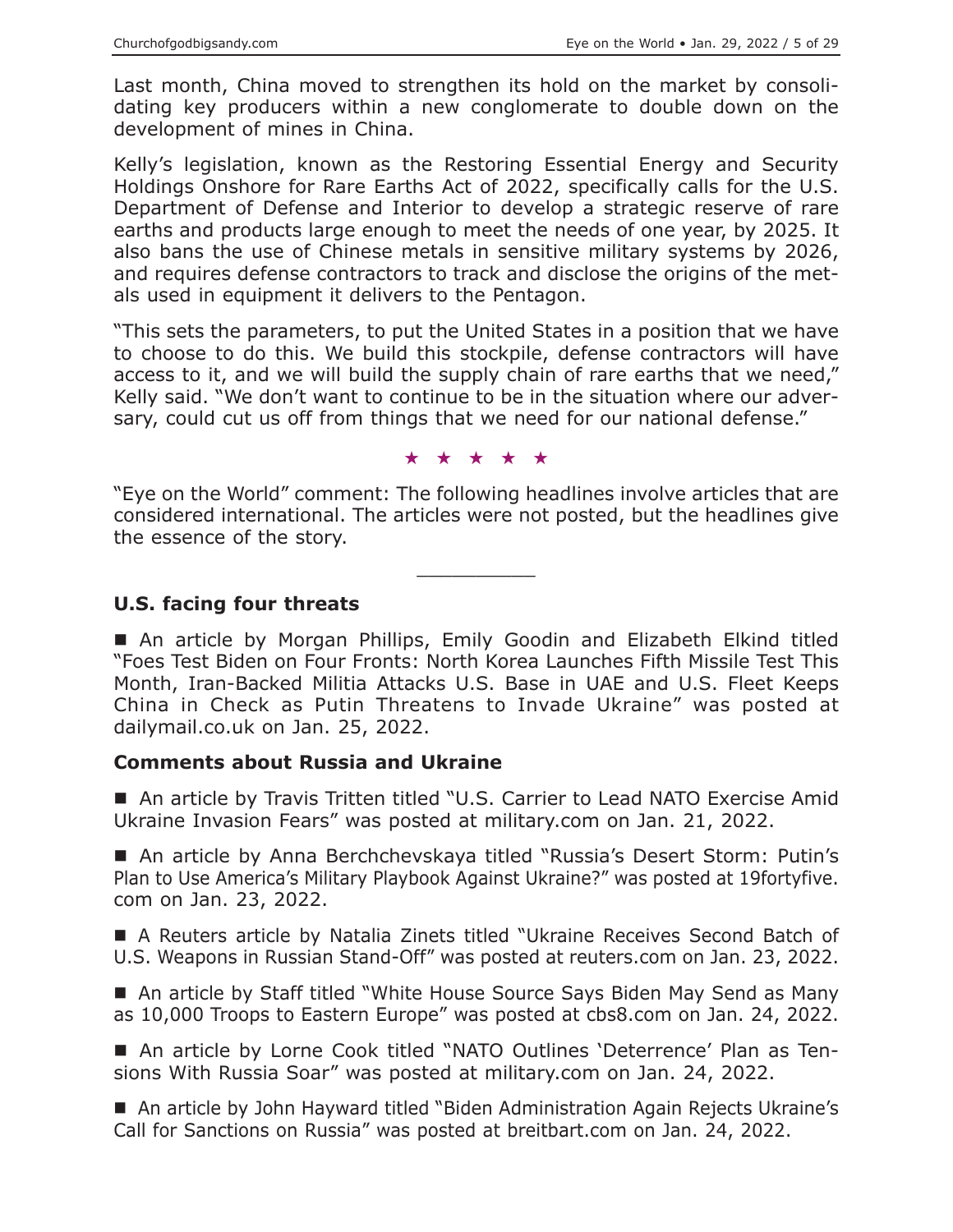■ An article by Steven Nelson titled "Americans in Ukraine 'Should Leave Now'-No Evacuation in Works: White House" was posted at nypost.com on Jan. 24, 2022.

■ An article by Ryan Saavedra titled "Psaki: Biden Has No Plans for Using Military to Evacuate U.S. Citizens Out of Ukraine If Russia Invades" was posted at dailywire.com on Jan. 24, 2022.

■ An article by Chris Pleasance titled "UK Begins Withdrawing Staff From Its Embassy in Ukraine After U.S. Ordered Its Staff to Leave Amid Warnings of Russian Invasion" was posted at dailymail.co.uk on Jan. 24, 2022.

■ An article by Patrick Goodenough titled "U.S. Troops on Alert: Carrier Strike Group Under NATO Command for 'the First Time Since the Cold War' " was posted at cnsnews.com on Jan. 24, 2022.

■ An article by Frances Martel titled "Ukraine Says 'Destablization' Fueled by Biden Administration Hysteria, Not Russia" was posted at breitbart.com on Jan. 25, 2022.

 An article by Chris Pleasance and William Cole titled "Putin Moves His Elite Paratroopers to Ukrainian Border in Belarus in Yet Another Troop Build-Up Amid Invasion Fears—While US Sends Kiev 300 Lethal Javelin Anti-Tank Weapons and Warns Russia Is Planning to Go In by Mid-February" was posted at dailymail.co.uk on Jan. 26, 2022.

 An article by Jack Newman and Will Stewart titled "Kiev Mayor Vitali Klitschko Brands New German Offer to Send 5,000 Helmets a 'Joke' and Asks 'What Will They Give Us Next, Pillows?' as the Nation Refuses to Give Ukraine Weapons" was posted at dailymail.co.uk on Jan. 26, 2022.

## **Comments about China and Russia**

 An article by Ian Hanchett titled "[Arkansas Republican Tom] Cotton: We Should Provide as Much Support to Taiwan as We Are to Ukraine, 'China Is a Bigger Threat Than Russia' " was posted at breitbart.com on Jan. 25, 2022.

## **Comments about China**

 An article Staff titled "China Launches 39 Aircraft Into Taiwan's Air Defense Zone One Day After the U.S. and Japan Put on Show of Naval Force in the Philippine Sea" was posted at dailymail.co.uk on Jan. 24, 2022.

 An article by Gabrielle Reyes titled "Dozens of Chinese Aircraft Invade Taiwan Airspace as White House Distracted With Ukraine" was posted at breitbart.com on Jan. 24, 2022.

■ article by Staff titled "Race to Beat China to Recover \$100 Million U.S. F-35 Stealth Fighter From Bottom of South China Sea After It Crash Landed on Aircraft Carrier USS Carl Vinson: Fears Secret Technology From America's Most Advanced Jet Could Fall Into Enemy Hands" was posted at dailymail.co. uk on Jan. 25, 2022.

■ An article by Elizabeth Elkind titled "China Might Claim Salvage Rights to Crashed U.S. F-35 Stealth Jet by Calling It an 'Environmental Hazard': U.S. Recovery Vessels Are Two Weeks Away From Crash Site in South China and Could Take Four Months to Retrieve It" was posted at dailymail.co.uk on Jan. 26, 2022.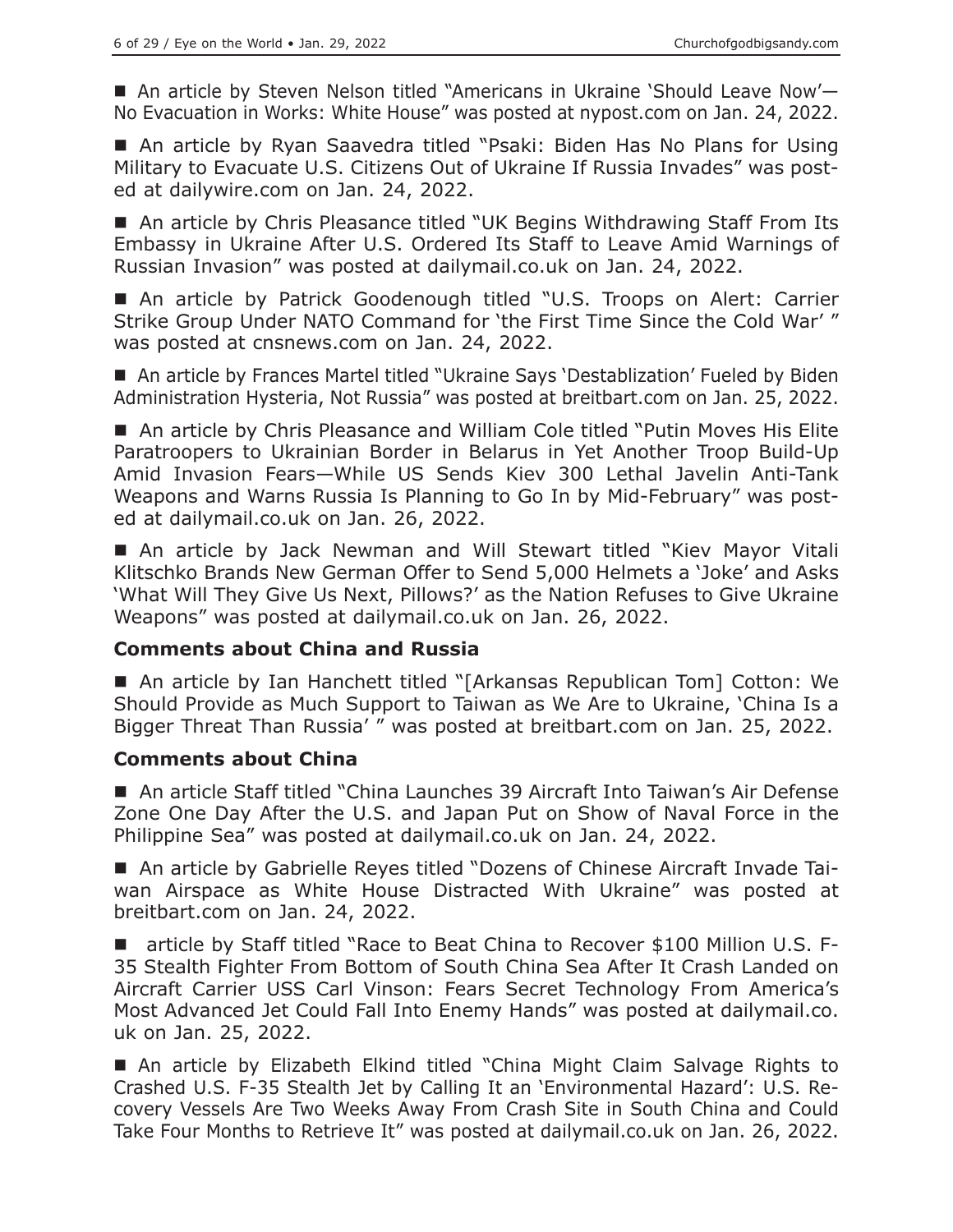An article by Carys Anderson and Eddie Fu titled "Chinese Nationalists Call for Boycott of 'The Matrix Resurrections' [Movie] After Keanu Reeves Joins Tibet Benefit Concert" was posted at consequence.net on Jan. 26, 2022.

■ An article by Frances Martel titled "NBA Interrupts Wizards-Clippers Game With Chinese Ambassador [Qin Gang] Speech" was posted at breitbart.com on Jan. 26, 2022.

## **Comments about Olympics in China**

■ An article by John Hayward titled "Beijing Locks Down More Neighborhoods as Genocide Olympics Staff Arrives" was posted at breitbart.com on Jan. 24, 2022.

#### **Comments about globalist elites getting richer**

■ An article by Trent Baker titled "[Peter] Schweizer: Biden Family Received 'Some \$31 Million' From Individuals Linked to 'Highest Levels of Chinese Intelligence' " was posted at breitbart.com on Jan. 23, 2022.

#### **Conflicting reports about the end of covid**

■ An article by Staff titled "Health Ministry [of Israel]: 4th Dose Triples Protection From Serious Illness for Over-60s" was posted at timesofisrael.com on Jan. 23, 2022.

■ An article by Deborah Brand titled "Quadruple-Vaxxed Israel Breaks World Record in Coronavirus Cases" was posted at breitbart.com on Jan. 23, 2022.

■ An article by Cassidy Morrison titled "European Countries Rolling Back Covid-19 Restrictions" was posted at washingtonexaminer.com on Jan. 23, 2022.

■ An article by Carla K. Johnson titled "Hope Seen Once the Omicron Wave Increases Global Immunity" was posted at apnews.com on Jan. 24, 2022.

 An article by Scott Morefield titled "More Media Gaslighting as Their Covid Narrative Falls Apart in South Africa" was posted at townhall.com on Jan. 24, 2022.

■ An article by Heather Bair titled "Denmark to End Most Covid Restrictions and 'Welcome the Life We Knew Before' " was posted at newsweek.com on Jan. 26, 2022.

■ An article by Jon Kamp, Renee Onque and Margherita Stancati titled "Omicron Deaths in U.S. Exceed Delta's Peak as Covid-19 Optimism Rises in Europe" was posted at wsj.com on Jan. 26, 2022.

#### **Comments about Israel**

■ An article by Staff titled "New Jersey to Israel [United Airlines] Flight Turns Around After Israelis Sneak Into Business Class" was posted at jpost.com on Jan. 23, 2022.

#### **Comments about Iran**

■ An article by Elizabeth Elkind and Rob Crilly titled " 'Biden Put National Security at Risk': GOP Lawmaker [Michael Waltz] Slams President After Three of His Team Negotiating With Iran on Nuclear Deal Resign Because U.S. Is Being Too Soft and Calls for Him to Revert to Trump's 'Maximum Pressure' Policy" was posted at dailymail.co.uk on Jan. 25, 2022.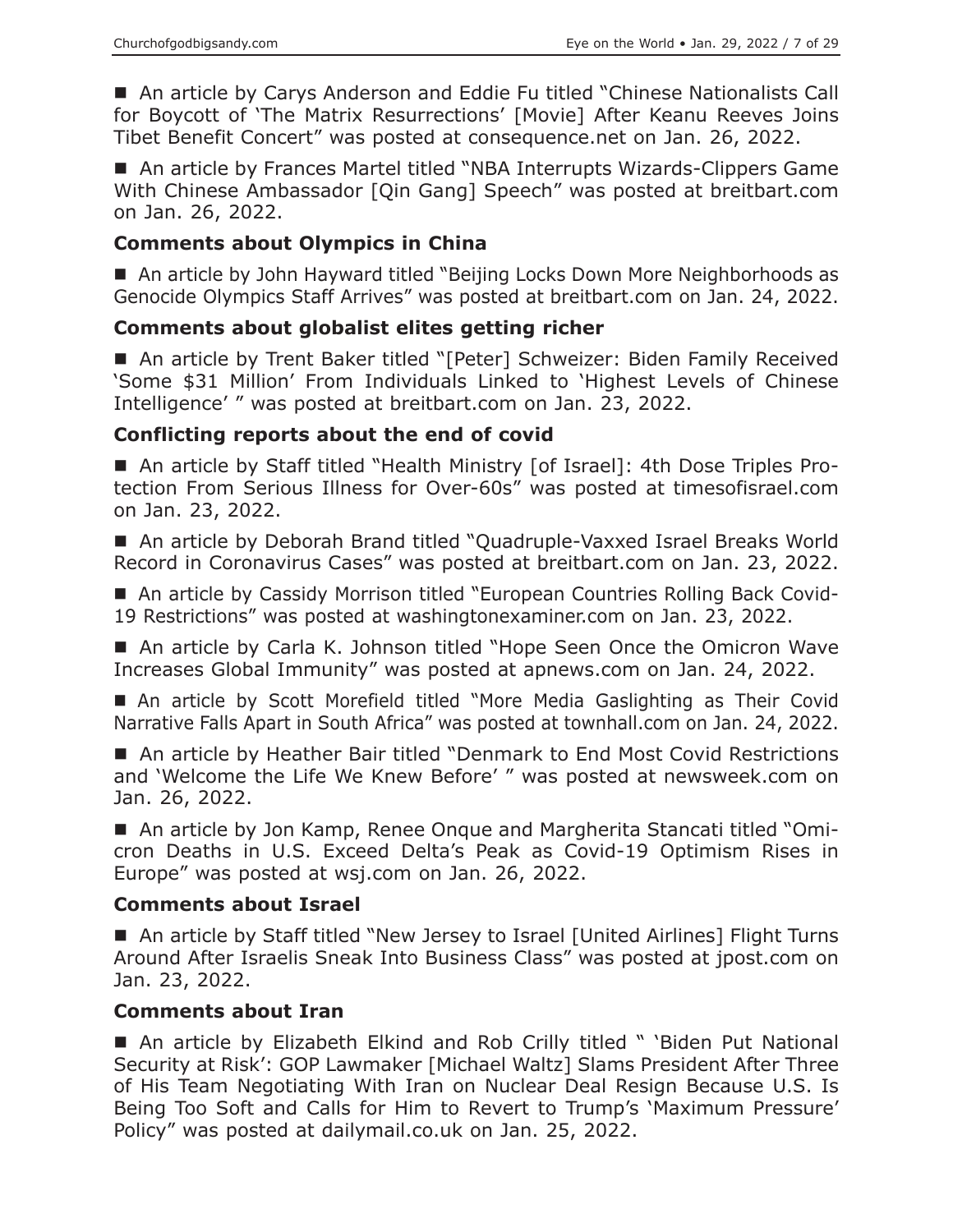■ An article by Rob Crilly titled "Iran President Claims Putin Is Helping Him to 'Neutralize' U.S. Sanctions With Talks About Up to \$10 Billion of Trade After It Was Disclosed [That] Three U.S. Diplomats Negotiating Nuclear Deal Resigned Because Biden Is Too Soft" was posted at dailymail.co.uk on Jan. 26, 2022.

#### **International covid news**

 An article by Olivia Devereux-Evans and David Averre titled "Riot Police Blast Protesters With Water Cannon and Tear Gas As Thousands [50,000] March Through Brussels Demanding End to Tough Covid Rules as Omicron 'Tsunami' Hits Belgium With More Than 60,000 Cases a Day" was posted at dailymail.co.uk on Jan. 23, 2022.

 An article by Jon Miltimore titled " 'We Failed': Danish Newspaper [The Ekstra Bladet, Founded in 1904] Apologizes for Its Covid Coverage" was posted at fee.org on Jan. 24, 2022.

■ An article by Dillon Burroughs titled "Canadian Truckers Lead 'Freedom Convoy' to Ottawa to Protest Vaxx Mandate" was posted at dailywire.com on Jan. 25, 2022.

## **International immigration news**

■ An article by Chris Tomlinson titled "Illegal Migrants Refusing Coronavirus Tests and Vaccines in Italy to Avoid Deportation" was posted at breitbart.com on Jan. 23, 2022.

 An article by Chris Tomlinson titled "Germany Joins France and UK to Tackle English Channel Migrant Smugglers" was posted at breitbart.com on Jan. 25, 2022.

#### **International miscellaneous news**

 An article by Monica Raymunt and Christoph Rauwald titled "[Italian] Lamborghini to Bid Farewell to Pure Combustion Cars This Year" was posted at bloomberg.com on Jan. 22, 2022.

■ An article by Rachael Bunyan titled "Denmark, New Zealand and Finland Top List of Least Corrupt Nations While South Sudan Is the Worst; U.S. Drops Out of Top 25 Amid 'Continuous Attacks on Free and Fair Elections' " was posted at dailymail.co.uk on Jan. 25, 2022.

■ An article by Dillon Burroughs titled "North Korea Launches Two Suspected Cruise Missiles in Fifth Launch This Month" was posted at dailywire.com on Jan. 25, 2022.

#### ★★★★★

An article by Senator Marsha Blackburn titled "Big Abortion's Big Win Is a Warning for the Pro-Life Movement" was posted at townhall.com on Jan. 25, 2022. Following is the article.

By now, the thousands of activists who flooded Washington, D.C. last week to March for Life are used to the hazards of being pro-life in Joe Biden's America. Joining the fight to end abortion is emotionally exhausting, and in many cases, professionally risky. Still, the sacrifices pro-life advocates have made over the years have helped us achieve the impossible: we've won the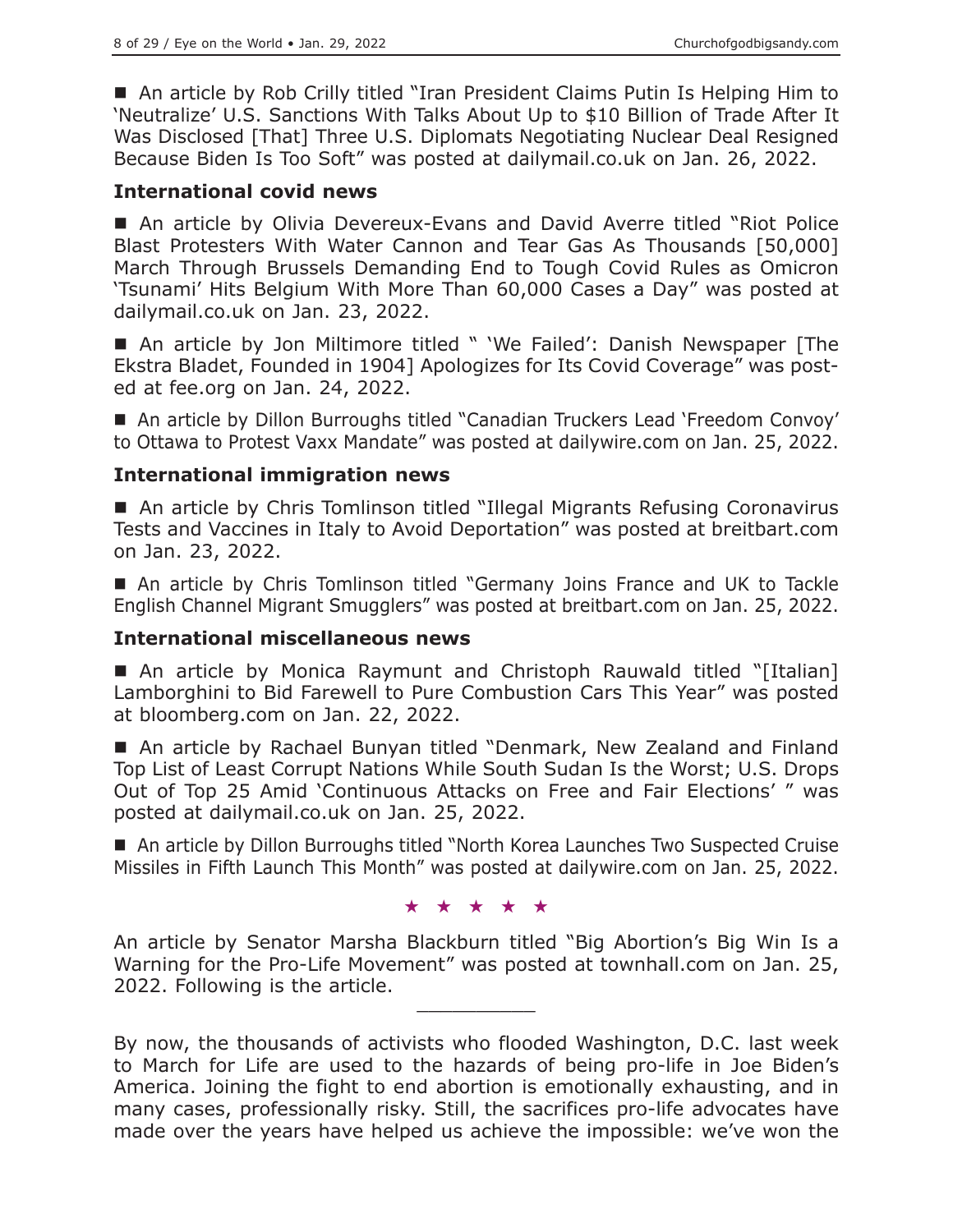hearts and minds of people who on a normal day would rather suffer through a root canal than a political debate.

We have the momentum and the upper hand; but if we want to keep it, we have to adapt. For years, the pro-abortion movement has denied science in their quest to dehumanize unborn children; but now, radical activists are weaponizing medicine and popular technology against life.

The "abortion pill" narrative has always been the left's favorite normalization tool. Compared to surgical abortions, which pro-lifers have successfully exposed as brutally violent, popping the two pills required to complete a chemical abortion feels deceptively easy. Mainstream media outlets and liberal politicians have all provided cover for this supposedly low-risk procedure, but their selective reading of the risks has lulled thousands of women into believing these pills are safe. In reality, chemical abortions are just as traumatizing as surgical ones, and can be even more dangerous. Even the notoriously political FDA recognized this risk, and subjected the medication mifepristone–the life-ending component of a chemical abortion–to a Risk Evaluation and Mitigation Strategy (REMS). Mifepristone shared this designation with only 61 other drugs, and in saner times was subjected to strict provider certification and in-person dispensation requirements.

During the heyday of the covid-19 pandemic, abortion advocates jumped on board the otherwise helpful telehealth and medication-by-mail trends and pushed the FDA to temporarily suspend the REMS and allow women to receive mifepristone without ever setting foot inside a doctor's office. The FDA justified this by claiming that in-person appointments were more dangerous for patients than the pills themselves, but their argument falls apart when you consider the risks that prompted the agency to impose the REMS to begin with.

The opportunistic play paid off. In December, the Biden administration made the temporary REMS suspension permanent, stripping away those once-important safety protections and blowing the door wide open to abortion on demand, without apology or a doctor visit.

It was a big win for Big Abortion, and a reminder to the rest of us that the pink knit trappings of anti-life politicking conceal a savvy and ruthless professional movement. Hearts and minds might be on our side, but the regulatory machine is not. The pandemic changed the way we think about the complicated balance of regulation, medicine, and technology, and the anti-lifers will continue to exploit this new openness to innovation, if we let them.

The fight for life is the fight for control over federal dollars, federal standards, and federal power. From a lawmaker's perspective, this means painstaking oversight over the flow of taxpayer money to abortion providers, and over the actions of regulators who prioritize politics over safety. From a citizen's perspective, it means shutting down activists and politicians who conflate women's rights with abortion rights.

This is about more than making the case against Roe–although the outcomes of blockbuster Supreme Court cases will prove to be important no matter who comes out on top. This is about leveraging the power of oversight at the state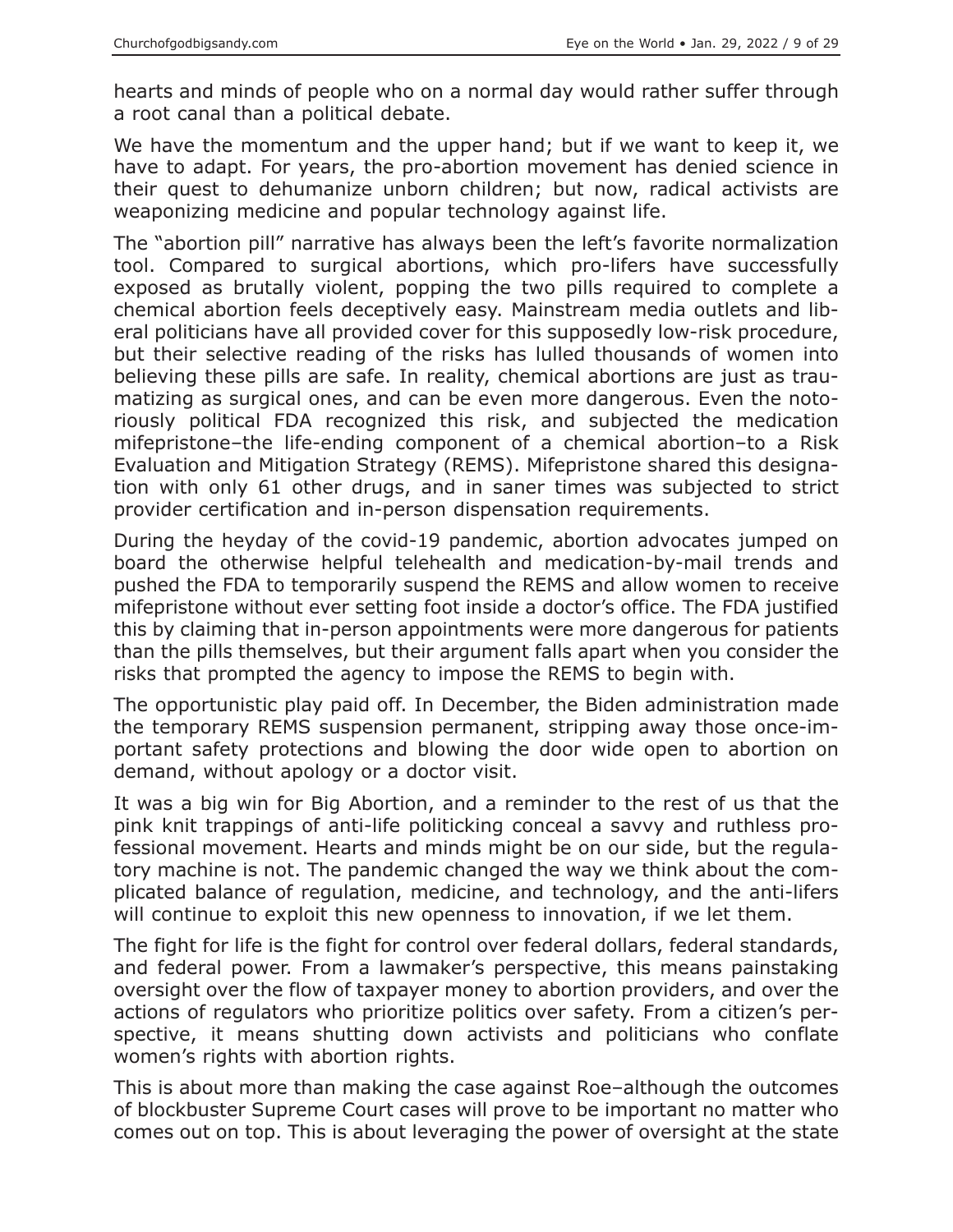and federal level to keep an eye on what's happening behind the scenes. Just think–President Biden pulled FDA oversight on a dangerous drug, specifically because advocates pitched that drug as a tool to take the drama out of the abortion procedure. Women's lives are at risk, but optics still reign supreme. Imagine what else his administration is capable of–and worse, willing to do–if it means appeasing the unhinged left.

That should be all the motivation we need to keep marching.

★★★★★

An article by Maureen Riordan titled "We Don't Want the Justice Department Running Our Elections" was posted at townhall.com on Jan. 24, 2022. Following is the article.

 $\overline{\phantom{a}}$  , where  $\overline{\phantom{a}}$ 

President Biden and the Democrats in Congress continue their effort to pass legislation to federalize our elections. Most recently, they've taken a no holds barred approach in their attempt to pass The John Lewis Voting Rights and the Freedom to Vote Act, including an attempt to eliminate the filibuster. This legislation would entail a permanent federal takeover of elections and allow partisan bureaucrats tremendous power to approve or disapprove state voting procedures by resurrecting a Section of the Voting Rights Act declared unconstitutional by the Supreme Court in 2013.

The return of this authority to the Department of Justice Voting Section should frighten everyone. I worked as an attorney in the Voting Rights Section for almost two decades. I witnessed the selective enforcement of the Voting Rights Act including the targeting of States and politicians that do not share their partisan ideological beliefs.

For example, during the 2000 Florida recount, I personally observed Voting Section staff discussing strategies to assist the Democrat Party while receiving and sending faxes to Democratic National Committee and campaign operatives.

Don't just take my word for the Department of Justice's misbehavior and abuses of Section 5. The Department has even been sanctioned by federal courts. Between 1993 and 2000, the Voting Section was sanctioned over \$2 million.

The John Lewis Voting Rights Bill will require all States and local jurisdictions to submit certain changes in voting procedures to the Voting Section for approval before these changes can be implemented, regardless of how insignificant the change may actually be. Such changes would include a change in polling locations from the high school gym to the high school cafeteria. A change in voter registration office location from the old town hall to the new town hall across the street. Annexations to towns and cities will also need to be submitted for approval. Congressional, statewide and all local redistricting plans will be required to get approval. This allows the partisan attorneys in the Voting Section to determine whether these plans become effective.

In *Johnson v Miller,* the DOJ's bad behavior in reviewing a redistricting plan was on full display. The State of Georgia had sought review of its Congres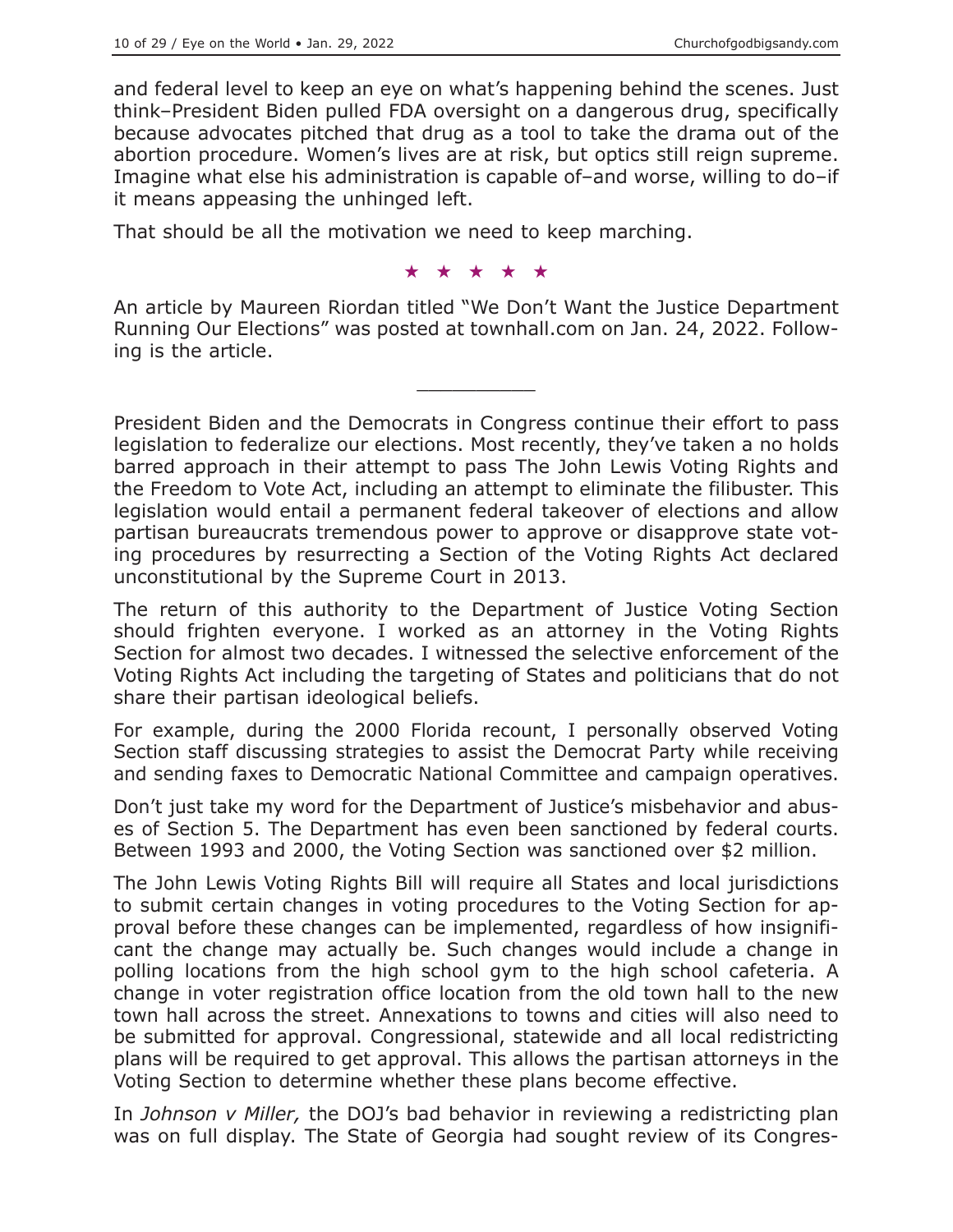sional redistricting plan. The partisan bureaucrats at the Department denied approval not once but twice. During this time the DOJ made demands for racial quotas far beyond what the law requires. In its third attempt for approval, the State of Georgia caved and adopted a plan favored by the DOJ and prepared by attorneys from the ACLU.

But no good deed goes un-punished. The plan that the DOJ along with the ACLU forced upon the State of Georgia was struck down as unconstitutional. Why? Because the plan was strictly focused on race and violated the 14th Amendment. The United States District Court sanctioned the Voting Section \$594,000 for its collusive misconduct with attorneys from the ACLU during its review of the Georgia Congressional Plan.

This legislation would also ban photo identification laws, mandate same day registration, on-line voter registration, mail in voting, ballot trafficking (permitting campaign operatives to collect and control ballots) and felon voting. It also provides our tax dollars to fund political campaigns.

It essentially removes any authority from the States to set election procedures. It destroys the integrity of our elections.

The bottom line is we do not want the federal government and the bureaucrats at the Department of Justice running our elections.

This is a power that belongs to the states. This type of federal overreach into our elections is unconstitutional.

★★★★★

An article by Anna Giaritelli titled "DHS Begins Tracking Migrants Through Phones After Losing Track of 50,000" was posted at washingtonexaminer.com on Jan. 25, 2022. Following is the article.

 $\overline{\phantom{a}}$  , where  $\overline{\phantom{a}}$ 

The Biden administration has begun tracking all illegal immigrants released at the southern border into the United States, seeking to reverse course after losing track of nearly 50,000 migrants let go from Border Patrol custody under chaotic circumstances.

Starting in the fall, the Department of Homeland Security opted to conditionally allow noncitizens to leave through a process called parole, three people familiar with the federal immigration operation told the *Washington Examiner*. Under parole, migrants are still being discharged from Border Patrol facilities on the border, but their records have been digitally transferred to U.S. Immigration and Customs Enforcement, the federal agency responsible for tracking noncitizens within the country. Those released have also been outfitted with ankle monitors or have installed a phone app that allows authorities to keep tabs on them.

The Biden administration implemented the parole policy in an attempt to stop losing track of tens of thousands of migrants as it did by relying on them to check in with the government on their own.

Until early fall, the Biden administration released many from custody with documents known as notices to report—a document telling them to check in with ICE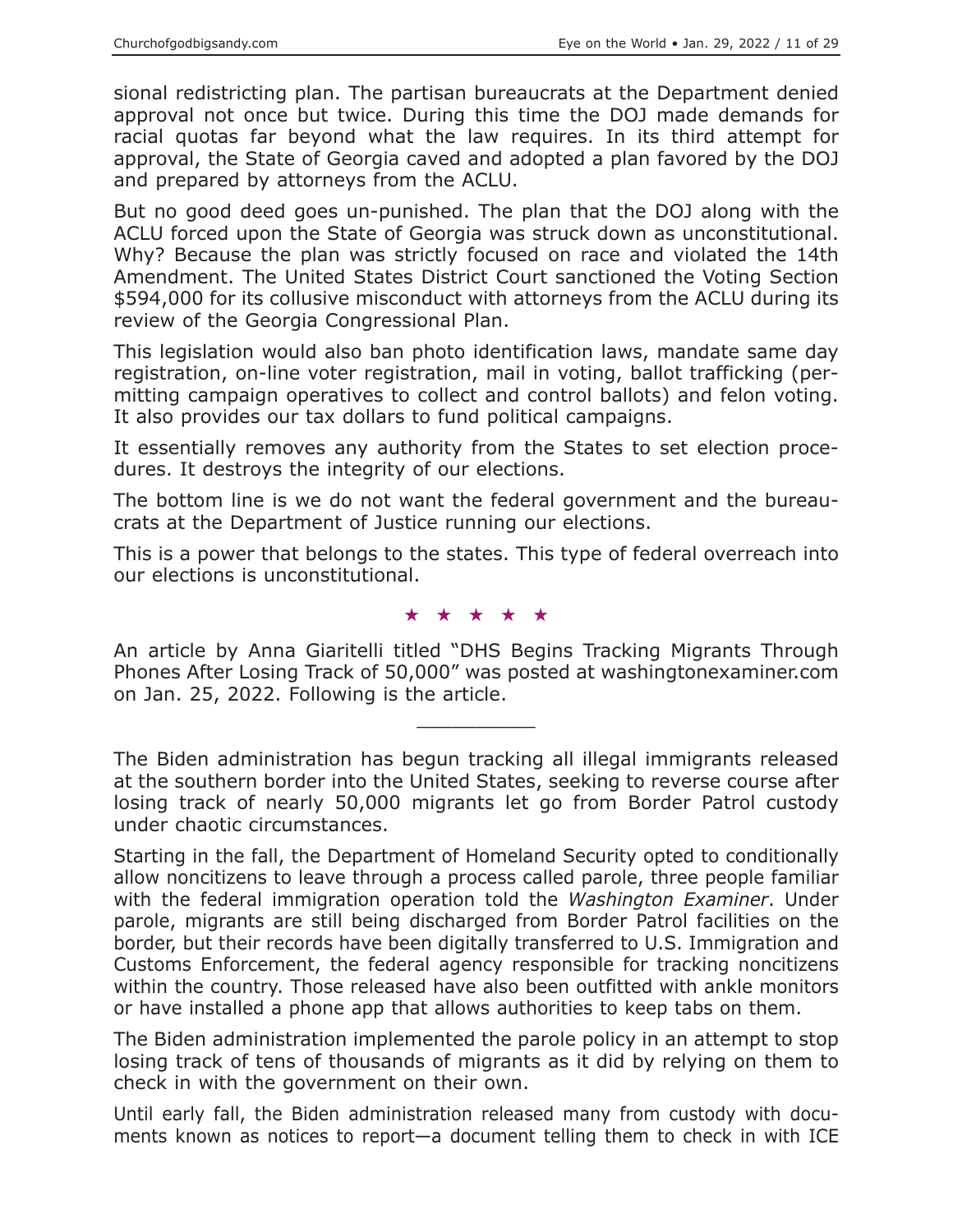once they reach their destination in the interior of the country. Of 100,000 released and told to report to ICE between mid-March and August, 47,000 failed to check in.

The administration had resorted to issuing notices to report as a last-ditch effort to more quickly process people in custody as illegal migration at the U.S.-Mexico border spiked. Issuing the documents allowed the Border Patrol to save time by not placing each person in court proceedings to ensure that they would appear before a judge for illegally crossing the border.

The new policy will make it easier for the government to track every person, a move that should mollify congressional Republican critics of the administration's reliance on notices to report. At the same time, it will allow the Biden administration to avoid placing migrants in detention, as has been a top goal for Secretary of Homeland Security Alejandro Mayorkas.

U.S. Customs and Border Protection "stopped issuing Notices to Report in November 2021 and has been working with ICE to ensure individuals released at the border are monitored under the Alternatives to Detention program," a DHS spokesman wrote in an email Friday.

The notices to report created a headache for the DHS because it was unable to track the 47,000 who did not follow up with ICE, and it had no idea where they had gone. The DHS stopped issuing notices to report in November, the spokesman said, but data released by CBP indicate this practice stopped in late September after so many people failed to check in.

What's worse, under the notices to report effort, no one was traceable because ICE had no information about each person. Even though Mayorkas told senators in September that those who fail to self-report to ICE "would qualify as an enforcement priority of ours," the government now has no way to know where they are living.

The problem of unchecked releases began two months into the Biden administration. As soaring numbers of immigrants illegally crossed the southern border, the Border Patrol faced a dilemma. Although all adults, families, and children were supposed to be turned back into Mexico under a coronavirus pandemic public health policy that the Centers for Disease Control and Prevention recommended in March 2020, the Biden administration stopped turning away the majority of families and children. Without room to detain the more than half a million people it allowed into the country, U.S. border officials began releasing people while setting them up with court dates but could not keep up with the flow of people being taken into custody. The releases needed to be accelerated. Individuals were let go before being transferred to ICE or put in legal proceedings, shaving the amount of time needed to process each person.

Before March 2021, when an illegal immigrant was released by the Border Patrol into the U.S. rather than being returned to Mexico or another country of origin, he or she was given a notice to appear, a document stating that the person had been placed in removal proceedings and was expected to show up at a future date for court.

As of January 2021, 1,321 people stopped at the border were released into the U.S. By June, 34,730 people were released either with notices to appear in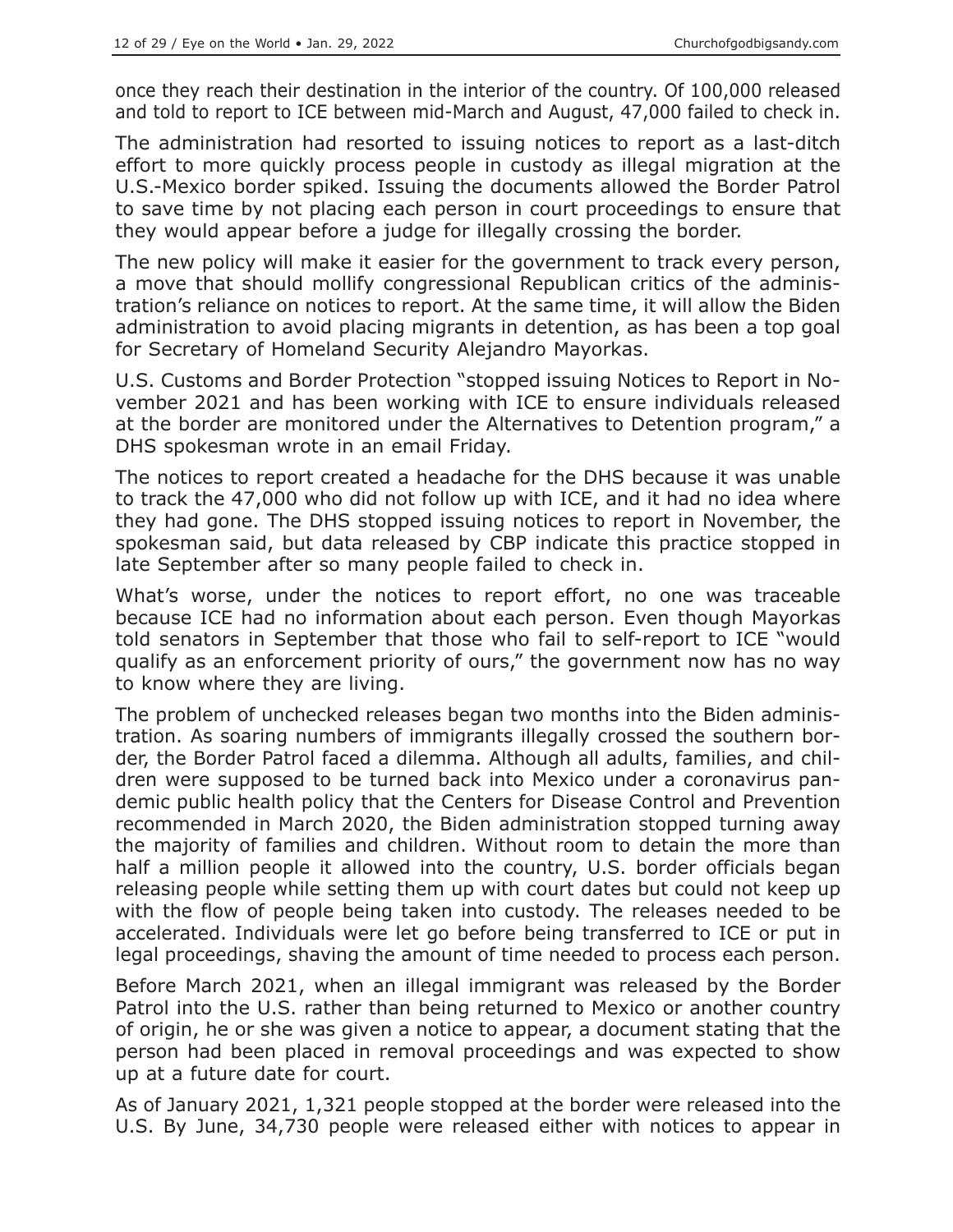court, notices to report to ICE, or through parole. That figure nearly doubled to 60,559 in July, according to federal data . In October 2021, CBP data revealed that it had stopped issuing any notices to report. Instead, the notices to appear category began ticking up from 17,766 in October to 33,267 in November. Nearly 10,000 were paroled in October and 5,600 in November.

Under parole, individuals do not need to check in with ICE after being released because ICE had placed each person or head of the family in its alternatives to detention program. Through alternatives to detention, which was used at a lesser rate before President Joe Biden took office, ICE uses technology to track and communicate with each person. Anyone who does not show up to court is in violation of the alternatives to detention agreement and may be arrested and detained by ICE. If the tracking app is deleted from a phone, ICE is notified and can take action.

One of the upsides is that the parole program eliminates paperwork. Whereas under the notices to appear a noncitizen was placed in the court docket in the city to which they planned to travel, a person could tell the Border Patrol or ICE he or she planned to go to Seattle but instead go to Boston. Because federal officials had placed that person in the Seattle immigration court system, it meant more paperwork to transfer him or her to the Boston docket. Now, each person paroled will inform ICE of their final destination. Those who do not are able to be tracked.

★★★★★

An article by Dennis Prager titled "Why the Masked and the Unmasked Have Disdain for Each Other" was posted at creators.com on Jan. 25, 2022. Following is the article.

 $\overline{\phantom{a}}$  , where  $\overline{\phantom{a}}$ 

Among the many unbridgeable divides between Americans is a completely antithetical view of mask wearing. On one side are those who wear masks almost everywhere outside their homes and who demand that others do so, including young children in class and on outdoor playgrounds, and 2-year-olds on airplanes.

On the other side are those who only wear a mask where they are punished for not doing so (most obviously, airplanes). They regard masks as essentially pacifiers for adults.

Generally speaking, these two groups have disdain for each other.

Why the pro-mask half of America holds the anti-mask half in contempt needs little explanation. They believe anti-mask Americans are putting others in grave danger. Pro-maskers believe that even children who do not wear masks put their own lives and the lives of other children and teachers at risk.

Consequently, pro-mask Americans regard those who do not wear masks, let alone those who actively oppose mask-wearing, as selfish, anti-science potential killers.

What may be less obvious is why anti-maskers hold pro-maskers in equal contempt. So, this needs explaining in greater detail. After all, anti-maskers don't believe that maskers are putting people in hospitals.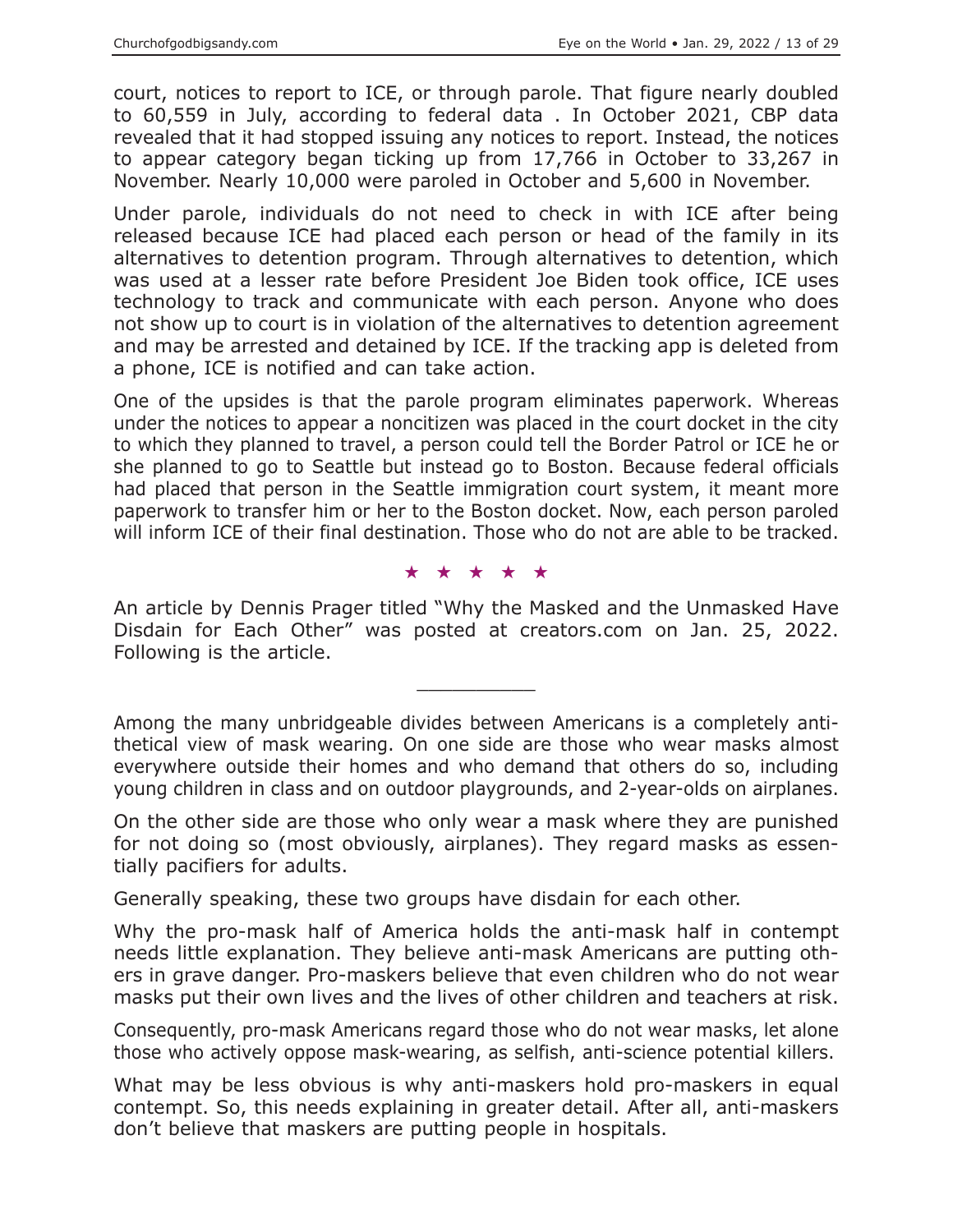First, anti-maskers regard the charges made against them by pro-maskers as baseless. Therefore, as odd as it sounds, anti-maskers have contempt for the pro-maskers' contempt. To wrongly charge people with causing mass death is, to understate the case, immoral. And if this charge is demonstrably wrong, the people who level it are the ones who are anti-science.

Since each side regards the other as anti-science, what is the science?

Nearly all public health authorities claim that masks are absolutely necessary to save lives. But they have virtually no science to back up the claim.

There is, however, abundant scientific evidence that masks are worthless visa-vis viruses and do great harm to society.

Here is a fraction of the examples I could give:

In February 2020, U.S. Surgeon General Jerome Adams tweeted: "Seriously people—STOP BUYING MASKS! They are NOT effective in preventing general public from catching #Coronavirus."

In March 2020, the World Health Organization (WHO) Health Emergencies Program executive director, Mike Ryan, wrote: "There is no specific evidence to suggest that the wearing of masks by the mass population has any particular benefit."

A 2010 study in France led by Laetitia Canini (Ph.D. in epidemiology and biostatistics) concluded: "We did not identify any trend in the results suggesting effectiveness of facemasks."

A 2009 study of Japanese health workers led by epidemiologist Dr. Joshua L. Jacobs, of the University of Hawaii Medical School, concluded: "Face mask use in health care workers has not been demonstrated to provide benefit in terms of cold symptoms or getting colds."

As far as I could determine, the only randomized controlled trial (RCT) to test the effectiveness of masks against covid-19 was a 2020 study led by Henning Bundgaard of the Copenhagen University Hospital in Denmark. Published in the March 2021 issue of Annals of Internal Medicine, it found that 1.8% of those in the masked group and 2.1% of those in the control group became infected with covid-19 within a month. The 0.3-point difference is statistically insignificant.

MD and epidemiologist Vinay Prasad of the University of California at San Francisco buried the Centers for Disease Control and Prevention's child masking recommendation in one sentence: "The CDC cannot 'follow the science' because there is no relevant science."

And what about surgical masks? They are not designed to prevent the spread of viruses, but to prevent medical personnel from accidentally infecting the open wounds of patients on the operating table, and to prevent body fluids from patients spraying up into the mouths and noses of the surgical team. Dr. Colin Axon, a covid-19 adviser to the British government, made this point clear: Medics were "unable to comprehend" the miniscule elements involved: "A covid viral particle is around 100 nanometers, material gaps in blue surgical masks are up to 1,000 times that size, cloth mask gaps can be 5,000 times the size."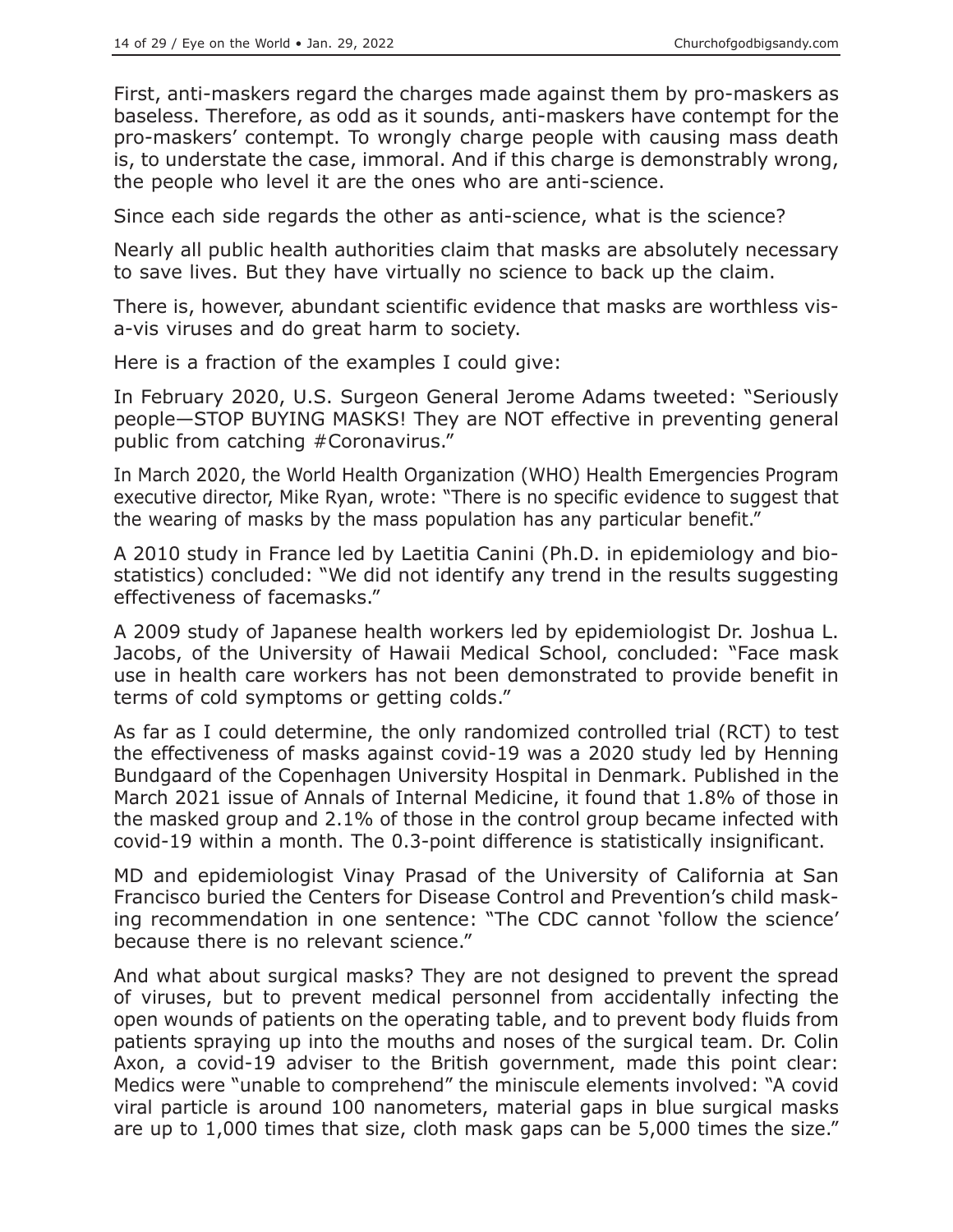While most studies conclude that masks are essentially useless against covid-19, not all do. Probably the most widely cited study on behalf of mask efficacy was published in the British Medical Journal in October 2021. But it's hardly a ringing endorsement. As the authors note, "The quality of current evidence would be graded as low or very low, as it consists of observational studies with poor methods."

If the only problem with the pro-mask position were that it negates science, it would only be harmless nonsense.

But, while it is nonsense, it is not harmless.

Take children, for example. Only time will tell how affected children have been by not seeing other children's faces and seeing few adult faces for two years. In July 2021, an article published under the auspices of the USC Center for Health Policy and Economics addressed this issue:

"Masking is a psychological stressor for children and disrupts learning. Covering the lower half of the face of both teacher and pupil reduces the ability to communicate. In particular, children lose the experience of mimicking expressions, an essential tool of nonverbal communication. Positive emotions such as laughing and smiling become less recognizable, and negative emotions get amplified. Bonding between teachers and students takes a hit. Overall, it is likely that masking exacerbates the chances that a child will experience anxiety and depression, which are already at pandemic levels themselves."

Yet, just this past week, the enemies of children known as teachers unions—in this case, the one that controls the Los Angeles Unified School District—issued a directive that all children must wear N95-type masks all day, including during outdoor recess, with a wire over their noses to keep the masks at maximum tightness.

The social damage of masks is not confined to children. All human interaction has suffered as a result of two years of masking. For example, people are less kind when they are anonymous.

All of that harm is more than sufficient to justify contempt for mask advocacy.

Now let's add to that the irrationality of the pro-mask position.

Health authorities demand that people wear masks when entering restaurants, when seated on an airplane, and when walking through airports. However, an exception is made for eating and drinking. So, then, one regularly sees people on airplanes seated less than 12 inches from one another eating without masks on; people seated at airport cafes and restaurants with no masks on; and people spending about an hour eating in restaurants with no masks on.

And while on the subject of airplanes: Do pro-mask advocates think that pilots keep their masks on while flying? Do they even want them to? Does any rational person want their pilots to breathe their own carbon dioxide for six hours while flying across the country?

The utter irrationality of mask advocacy is the single greatest reason the antimask people hold mask advocates in contempt. How else should one regard adults who believe that two-year-olds on airplanes and five-year-olds in schools should be masked?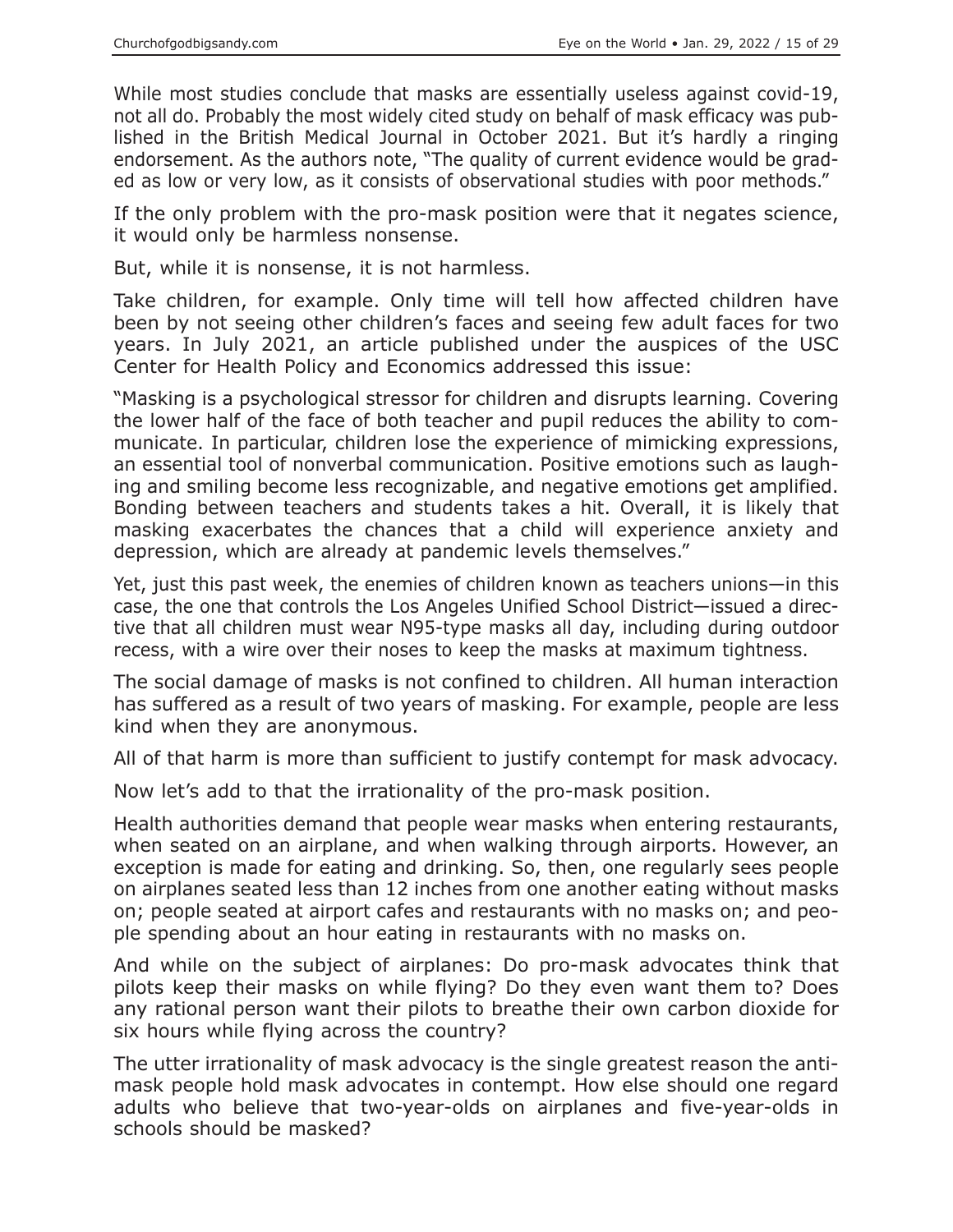Watching half of our fellow Americans accept and engage in such irrational behavior (not to mention sometimes hysterically enforce it, as myriad social media videos attest) not only depresses the rest of us; it frightens us. That more than half of our country willingly obeys completely irrational orders raises the question: What irrational orders from the state would they not obey?

★★★★★

An article by Benjamin Yount titled "Wisconsin Becomes Latest State to Approve Convention of the States Resolution" was posted at justthenews.com on Jan. 27, 2022. Following are excerpts of the article.

 $\overline{\phantom{a}}$  , where  $\overline{\phantom{a}}$ 

The Wisconsin Senate on Tuesday approved a resolution [17-16] calling for a Convention of the States. The Wisconsin Assembly approved the same resolution back in May. Wisconsin is the 16th state to approve a Convention of the State resolution. It will take 34 states to trigger a Convention of the States.

- Alabama
- Alaska
- Arizona
- Arkansas
- Florida
- Georgia
- Indiana
- **Louisiana**
- **Mississippi**
- **Missouri**
- North Dakota
- Oklahoma
- **Tennessee**
- $\blacksquare$  Texas
- Utah
- Wisconsin

★★★★★

"Eye on the World" comment: The following headlines are about articles that involve the United States. The articles were not posted, but the headlines give the essence of the story.  $\overline{\phantom{a}}$  , where  $\overline{\phantom{a}}$ 

# **Comments about abortion**

■ An article by Michael W. Chapman titled "Catholic Leaders Condemn 'Diabolical' Pro-Abortion Messages Projected Onto National Shrine in DC" was posted at cnsnews.com on Jan. 21, 2022.

■ An article by Charlotte Pence Bond titled "[South Dakota] Gov. Kristi Noem Introduces Two Pro-Life Bills on March for Life Day" was posted at dailywire. com on Jan. 21, 2022.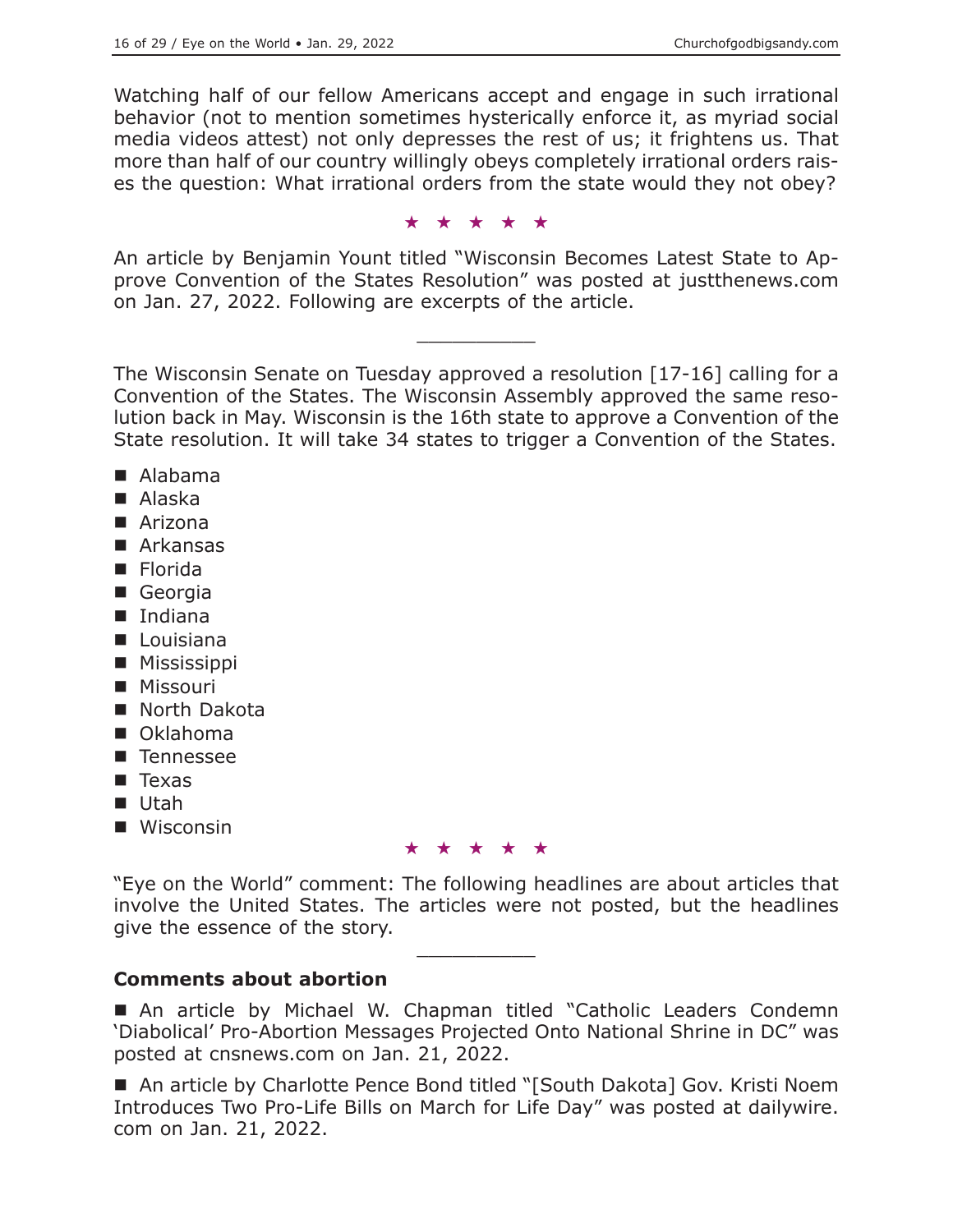An article by Gina Martinez titled "Justice Sotomayor Criticizes Texas Abortion Ban in Scathing Dissent After SCOTUS Failed to Help Providers: 'This Case Is a Disaster for the Rule of Law and Grave Disservice to Women' " was posted at dailymail.co.uk on Jan. 22, 2022.

■ An article by Emily Robertson titled "Tens of Thousands Join 2022 March for Life to Protest Abortion: 'All Lives Matter' " was posted at cnsnews.com on Jan. 24, 2022.

 An article by Ken Blackwell titled "Biden Administration Must Protect the Unborn From Bogus Prenatal Tests" was posted at cnsnews.com on Jan. 25, 2022.

■ An article by Terence P. Jeffrey titled "[Supreme Justice Stephen] Breyer: 'Deliberately and Intentionally Delivering Into the Vagina a Living Unborn Child' and Killing It Is a Right" was posted at cnsnews.com on Jan. 26, 2022.

■ An article by Madeline Leesman titled "Pro-Abortion Activist [and Apparent Former Spokesperson for the Satanic Temple Jex Blackmore] Terminates Pregnancy [With an Abortion Pill] in Live Television Interview" was posted at townhall.com on Jan. 26, 2022.

■ An article by Jordan Boyd titled " 'Catholics for Choice' Masquerades as Religious Crusade to Protect Women, but It's Just Another Left-Wing Front to Encourage Killing Unborn Babies" was posted at thefederalist.com on Jan. 27, 2022.

■ An article by Madeline Osburn titled "University of Pittsburgh Report Tries to Explain Away Barbaric Experiments With Aborted Babies" was posted at thefederalist.com on Jan. 27, 2022.

## **New book shows America's elites dealing with China**

■ An article by Rebecca Mansour titled "[Peter Schweizer's New Book] 'Red-Handed' Rockets to #1 on Barnes & Noble and Amazon on First Day" was posted at breitbart.com on Jan. 25, 2022.

■ An article by Trent Baker titled "[Peter] Schweizer: Biden Family Received 'Some \$31 Million' From Individuals Linked to 'Highest Levels of Chinese Intelligence' " was posted at breitbart.com on Jan. 23, 2022.

 An article by John Hayward titled " 'Red-Handed' Reveals Chinese Donations to University of Pennsylvania Soared After Biden Center Announcement" was posted at breitbart.com on Jan. 24, 2022.

■ An article by Kristina Wong titled "Red-Handed: \$6 Million Biden Family Deal Was With Ye Jianming Who Had Ties to a Spy-Linked 'United Front' Group" was posted at breitbart.com on Jan. 25, 2022.

■ An article by Ian Hanchett titled "Schweizer: Pelosi Family 'Has Done a Lot of Business in China Since the Covid Outbreak'—Won't Allow Hearings on Covid Origins" was posted at breitbart.com on Jan. 26, 2022.

■ An article by John Hayward titled "Revealed [in Schweizer's Book]: Senator Dianne Feinstein's Husband Partly Owned a Chinese Company That Sold Spyware to U.S. Military" was posted at breitbart.com on Jan. 26, 2022.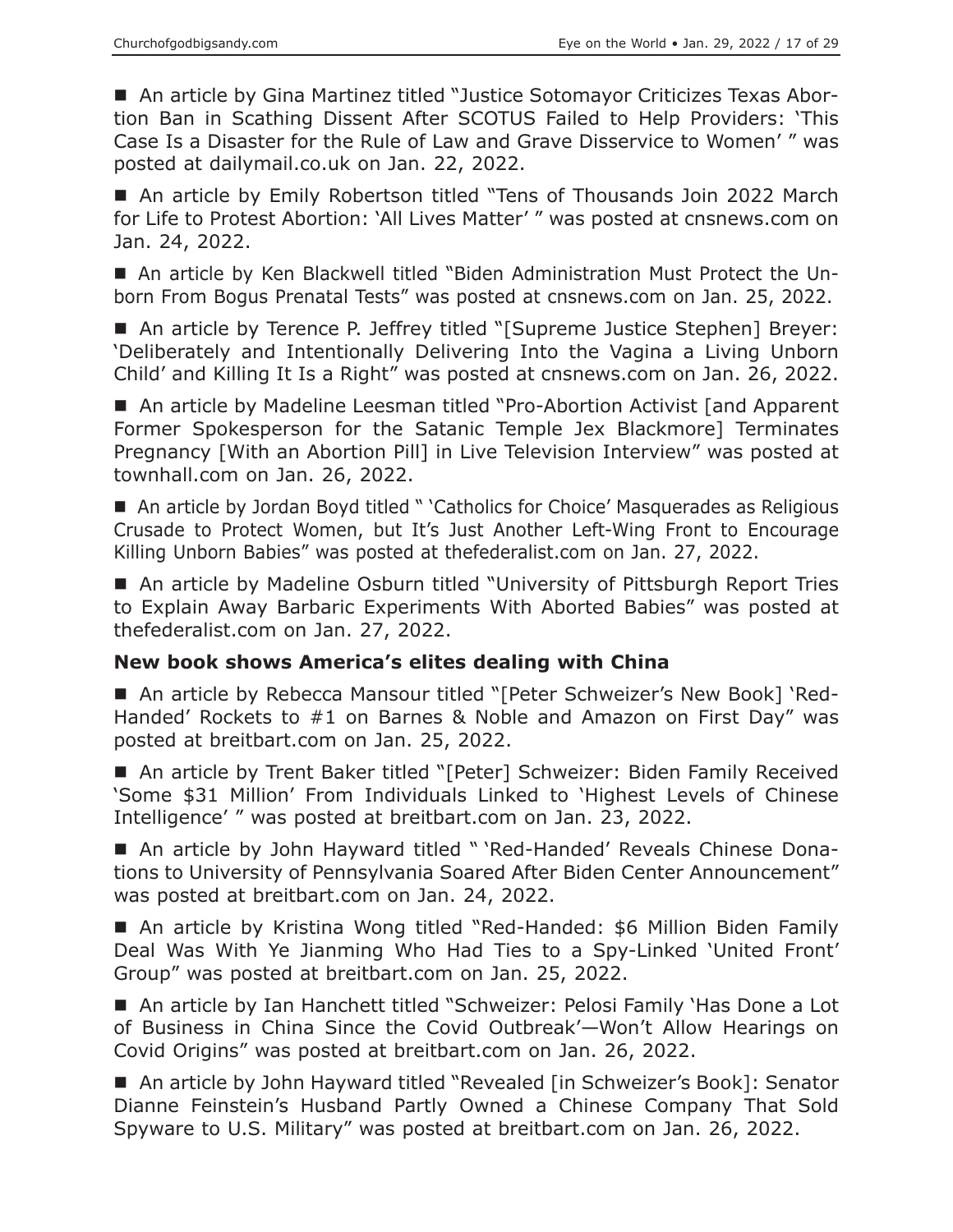## **Comments about election news**

■ An article by Gabe Kaminsky titled "Biden Court Nominee [NAACP Attorney Natasha Merle] Argued Voter ID Requirements Are 'Same Playbook' as Jim Crow" was posted at dailywire.com on Jan. 24, 2022.

## **Wanting to eliminate Senate filibuster to pass voting law**

■ An article by John Rigolizzo titled " 'Not Long for This World': Democrats of All Stripes Plan to Campaign on Gutting Filibuster" was posted at dailywire. com on Jan. 25, 2022.

## **Continued punishment toward Joe Manchin and Kyrsten Sinema**

■ An article by Staff titled "Sinema Doubles Down on Not Changing Senate's Filibuster Rules" was posted at 12news.com on Jan. 13, 2022.

■ An article by Brahm Resnik titled "Arizona Democratic Party Censures [Symbolic Vote of Disapproval] Sen. [Kyrsten] Sinema After Collapse of Voting-Rights Bill" was posted at 12news.com on Jan. 22, 2022.

 An article by Katelyn Caralle and Gina Martinez titled "Bernie Sanders Supports Arizona Democrats Censuring [a Symbolic Move] Kyrsten Sinema for Voting Against Ending the Filibuster and Says Biden Can 'Absolutely Not' Count on His Vote in a Compromise With Joe Manchin" was posted at dailymail. co.uk on Jan. 23, 2022.

■ An article by Jim Reineking titled "[NBA Basketball Coach] Gregg Popovich Rips Republicans (as Well as Joe Manchin and Kyrsten Sinema) for Blocking Voting Rights Bill" was posted at usatoday.com on Jan. 23, 2022.

■ An article by Michael Ruiz titled "Ex-Obama Aide [Alyssa Mastromonaco] Unleashes R-Rated Rant Against Kyrsten Sinema for Breaking Ranks on Filibuster" was posted at foxnews.com on Jan. 26, 2022.

 An article by Libby Emmons titled "Liberals Who Harassed Sinema and Manchin Now Need Them to Push Biden's Supreme Court Pick Through" was posted at thepostmillennial.com on Jan. 26, 2022.

## **Afghan refugees**

 An article by Jasmine Aguilera titled "Tens of Thousands of Afghans Who Fled the Taliban Are Now Marooned in America's Broken Immigration Bureaucracy" was posted at time.com on Jan. 26, 2022.

## **Kamala Harris and illegal immigration**

■ An article by Nikki Schwab titled "Kamala Harris to Attend Inauguration of Incoming Socialist Honduran President With Anti-Semitic Ties—and Whose Help She Needs to Tackle Her Immigration Crisis" was posted at dailymail. co.uk on Jan. 26, 2022.

# **Illegal immigration**

■ An article by John Binder titled "Former CBP Chief [Mark Morgan]: Biden Invites More Than 3,000,000 Border Crossers to U.S." was posted at breitbart. com on Jan. 20, 2022.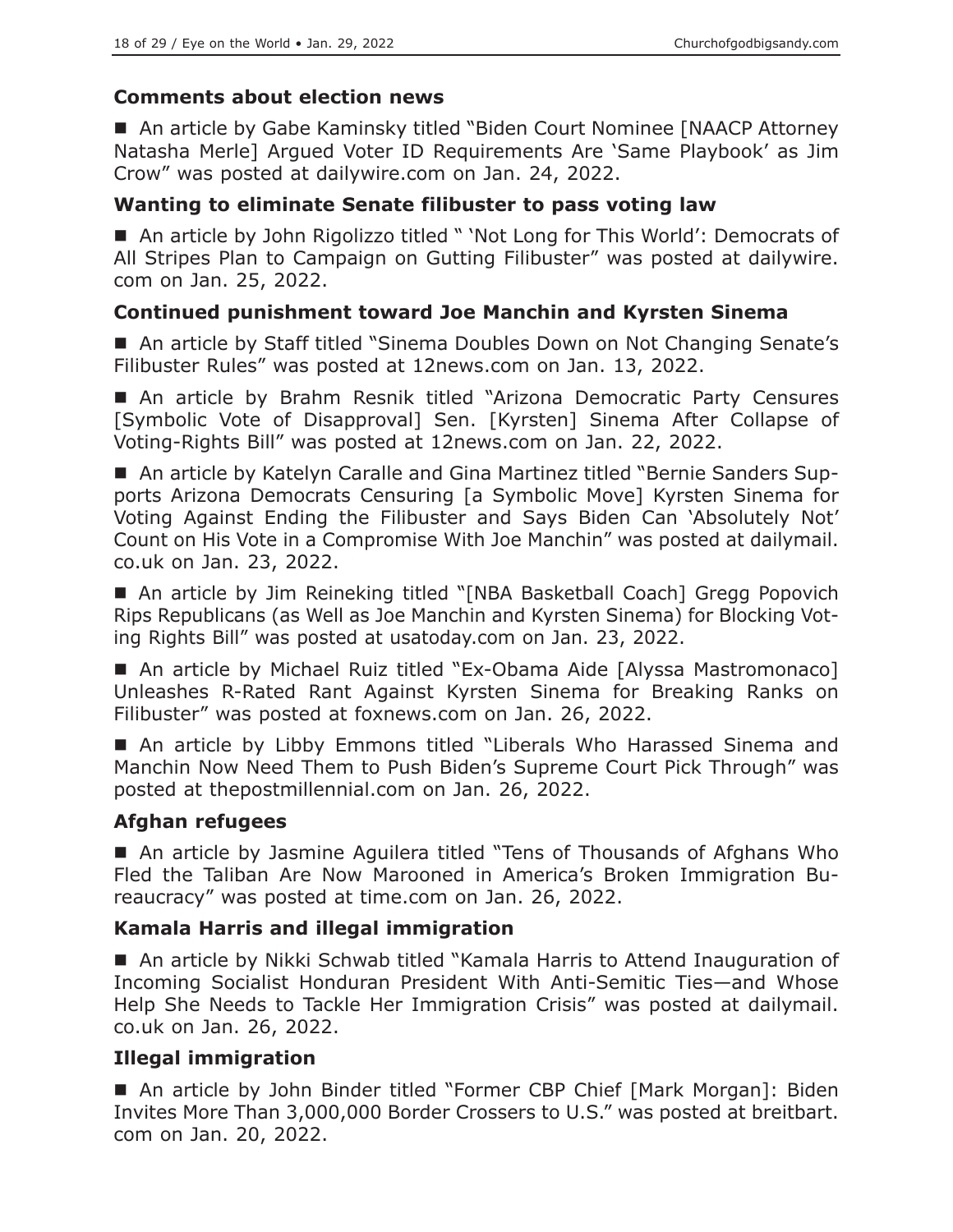■ An article by John Binder titled "Biden Plans to Give Taxpayer-Funded 'Legal Services' to Illegal Aliens" was posted at breitbart.com on Jan. 22, 2022.

■ An article by Charlotte Cuthbertson titled "Border Apprehensions Surge to Almost 1.9 Million in 2021—Up From 479,000 in 2020" was posted at theepochtimes.com on Jan. 24, 2022.

## **Truth about immigration and voting**

■ Looking back to July 2021, an article by Julio Rosas titled "There It Is: NYT Op-Ed [by Alossa Araxia Abrahamian] Gives the Game Away by Wanting to Let Non-Citizens to Vote in U.S. Elections" was posted at townhall.com on July 29, 2021.

■ Looking back to July 2021, an article by Rebecca Downs titled "NYT Guest Essay Opinion Piece [Alossa Araxia Abrahamian] Claims 'There Is No Good Reason You Should Have to Be a Citizen to Vote' " was posted at townhall.com on July 31, 2021.

#### **Comments about fossil fuel**

■ An article by Pippa Stevens titled "Global Oil Benchmark Tops \$90 for the First Time Since 2014" was posted at cnbc.com on Jan. 26, 2022.

## **Comments about electric vehicles**

 An article by Michael Holtz titled "Idaho Is Sitting on One of the Most Important Elements on Earth [Cobalt, a Metal Used for Lithium-Ion Batteries for Electric Vehicles]" was posted at theatlantic.com on Jan. 24, 2022.

■ An article by Mark Burton titled "Lithium Hits 'Ludicrous Mode' as Battery Metal Extends 400% Gain" was posted at bloomberg.com on Jan. 24, 2022.

## **Inflation**

■ An article by Casey Harper titled "Americans' Pessimism on Inflation Hits Record High" was posted at thecentersquare.com on Jan. 26, 2022.

## **Finances**

■ An article by Megan Henney titled "Biden's \$15 Minimum Wage Hike for Federal Agencies Goes Into Effect" was posted at foxbusiness.com on Jan. 21, 2022.

■ An article by Neil Munroe titled "Joe Biden Invites More Foreign Workers to Take Americans' White-Collar Careers" was posted at breitbart.com on Jan. 22, 2022.

 An article by Maria Pasquini titled "Billionaire Mark Cuban's Discounted [Online] Pharmacy [Mark Cuban Cost Plus Drug Company or MCCPDC] Has Launched: 'Bypass Middlemen and Outrageous Markups' " was posted at people.com on Jan. 25, 2022.

## **Supply-chain backlog**

■ An article by Rob Crilly titled "Car Factories and Other Major Manufacturers Face Closing Because They Have Fewer Than Five Days' Supply of Some Computer Chips, Commerce Department Says" was posted at dailymail.co.uk on Jan. 26, 2022.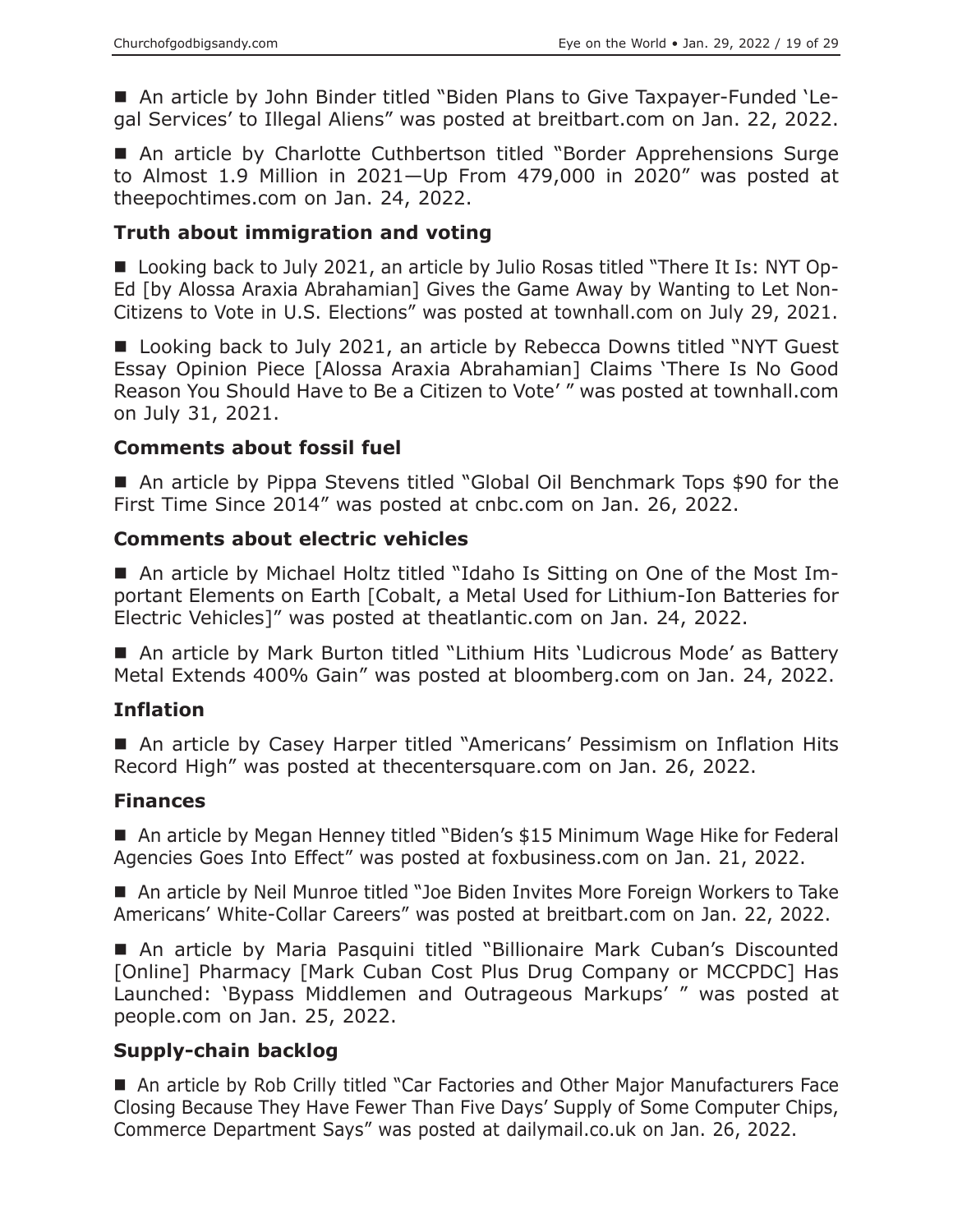# **Comments about defunding the police**

■ An article by Libby Emmons titled "White House Admits Skyrocketing Crime Due to Underfunding of Police Departments" was posted at thepostmillennial. com on Jan. 24, 2022.

■ An article by Snejana Farberov titled "NYPD Cops Slam Democrat Councilwoman [Socialist Kristin Richardson Jordan]—Who Wants to Abolish the Police for Offering Sympathies to Executed Officers and Their Killer" was posted at dailymail.co.uk on Jan. 26, 2022.

#### **Comments about excessive violent crime**

■ An article by Alecia Reid titled "Carjackings in Philadelphia Have Nearly Tripled Since 2019; More Than 100 Already in 2022" was posted at cbsphilly. com on Jan. 19, 2022.

■ An article by Staff titled "NYC's Bad Old Days Are Back If We Do Nothing About Violence" was posted at nypost.com on Jan. 22, 2022.

■ An article by David Meyer titled "Manhattan Officials Ask MTA [Metropolitan Transportation Authority] to 'Quickly' Test Subway Platform Barriers After [Another] Fatal Shove" was posted at nypost.com on Jan. 23, 2022.

■ An article by Jack Murphy titled "Carjackings Skyrocket by 510% in Democrat-Run Cities Amid Soft-on-Crime Policies" was posted at neonnettle.com on Jan. 24, 2022.

#### **Comments about weapons**

■ An article by Awr Hawkins titled "NYC Mayor Calls for More Gun Control After Felon Allegedly Shot 2 Officers" was posted at breitbart.com on Jan. 22, 2022.

■ An article by Rachel Uranga and Richard Winton titled "Guns Stolen From [Los Angeles] Rail Cars Spark LAPD Concern" was posted at latimes.com on Jan. 25, 2022.

■ An article by Lawrence Richard titled "San Jose [California] Approves Gun Owners Liability Insurance" was posted at foxnews.com on Jan. 25, 2022.

■ An article by John Rigolizzo titled "Gun Rights Groups Suing San Jose Over 'Gun Ownership Tax' Insurance Mandate" was posted at dailywire.com on Jan. 26, 2022.

# **Comments about January 6 Capitol riot**

■ An article by Jeff Poor titled "Gingrich: January 6 Committee, AG Garland 'Lynch Mob' 'Face a Real Risk of Jail for the Kind of Laws They Are Breaking' " was posted at breitbart.com on Jan. 23, 2022.

■ An article by Christian Toto titled " 'J6' Is Hollywood's Attempt to Stop Trump 2.0" was posted at hollywoodintoto.com on Jan. 23, 2022.

## **Comments about educating our youth**

■ An press release titled "[New Mexico] Governor Lujan Grisham Announces 'Supporting Teachers and Families' Initiative [Involves National Guard Helping as Substitute Teachers]" was posted at governor.state.nm.us on Jan. 19, 2022.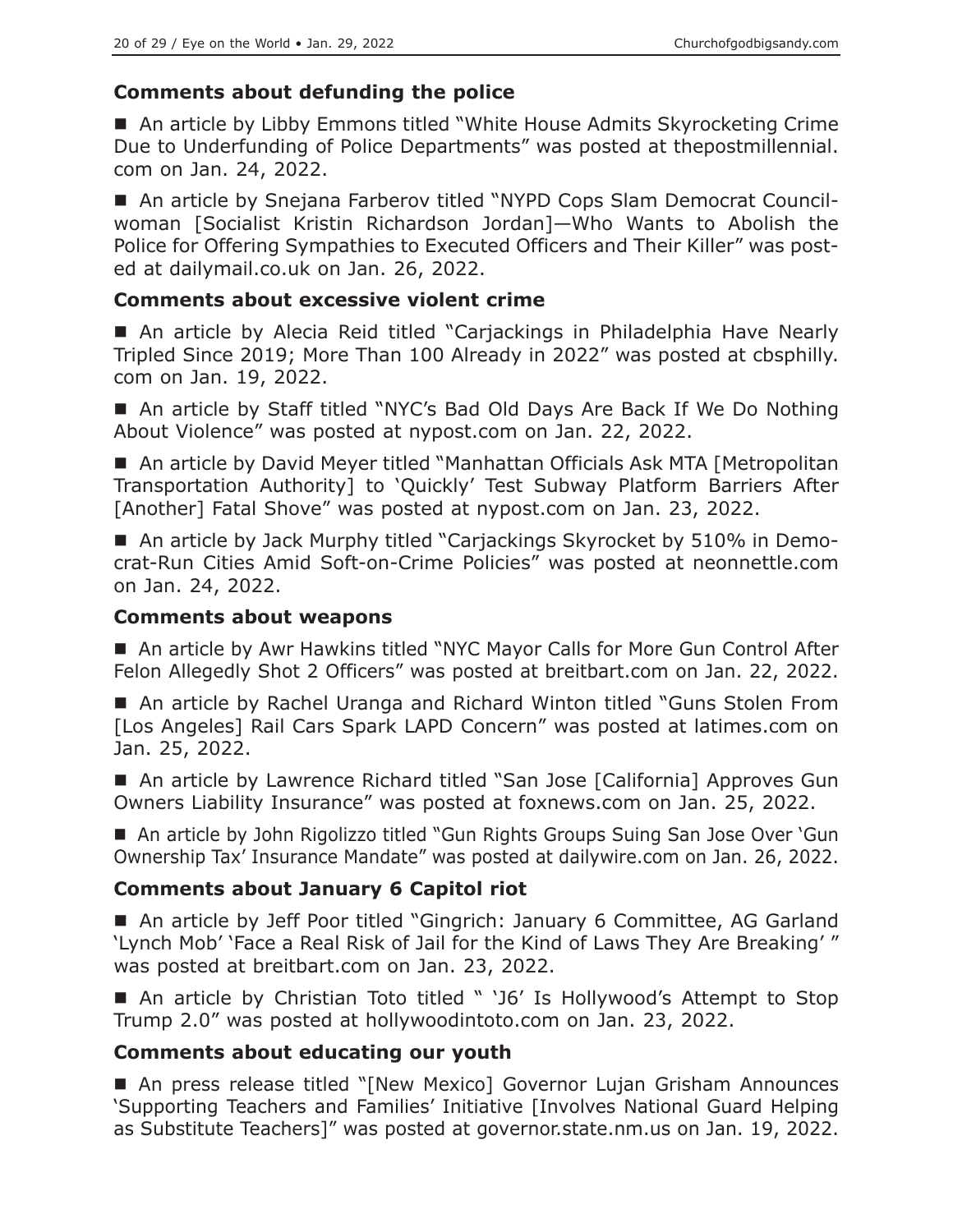■ An article by Breccan F. Thies titled "Virginia Democrats Fight to Hide Sexually Explicit School Materials From Parents" was posted at breitbart.com on Jan. 21, 2022.

■ An article by Rebecca Downs titled "ACLU Comes Out in Support of Keeping Parents in the Dark on What Their Children Are Learning" was posted at townhall. com on Jan. 22, 2022.

■ An article by Natasha Anderson titled " 'They Aren't Just Co-Parenting With You Anymore, They Are Full On Taking Over': \$56,000-a-Year All-Girls Nightingale School on Manhattan's Upper East Side Accused of Bringing in Planned Parenthood to Teach Girls About Reproduction" was posted at dailymail.co.uk on Jan. 25, 2022.

#### **Comments about school boards**

 An article by Landon Mion titled "Pennsylvania School Board Member to Parents: 'I Don't Work for You' " was posted at townhall.com on Jan. 23, 2022.

#### **Comments about racism and white supremacy**

■ An article by Michelle Thompson titled "Washington University in St. Louis Hosts an Event Claiming 'Professionalism Is Racist' Because It 'Silences Marginalized People of Color' " was posted at dailymail.co.uk on Jan. 24, 2022.

#### **Comments about critical race theory**

■ An article by Jarrett Stepman titled "Parents Wise Up About Critical Race Theory" was posted at nypost.com on Jan. 23, 2022.

■ An article by Tyler O'Neil titled "Democrat Delegate Attacks [Virginia Governor Glenn] Youngkin's Faith, Says His CRT Ban Shows He's 'Not a Christian' " was posted at foxnews.com on Jan. 26, 2022.

## **Comments about harassment of Asian citizens**

■ An article by Gina Martinez titled "Anti-Asian Hate Crimes Spiked 567% in San Francisco in 2021: One Man Who Targeted Chinese-Owned Businesses Committed More Than Half the Attacks in Just Five Months Before His Arrest Last August" was posted at dailymail.co.uk on Jan. 26, 2022.

## **Comments about Marxist BLM corporation**

■ Looking back to June 2020, an article by Mark Moore titled "BLM Leader [Hawk Newsome]: If Change Doesn't Happen, Then 'We Will Burn Down This System' " was posted at nypost.com on June 25, 2020.

 An article by Alana Mastrangelo titled "Bravo [Television] Fires 'Real Housewives' Star [Jennie Nguyen] Over Posts Slamming BLM, Supporting Police During George Floyd Riots" was posted at breitbart.com on Jan. 25, 2022.

## **Comments about harassment of black citizens**

■ A video and an article by Mia Cathell titled "Watch: Elderly, Masked White Women Yell 'Black Lives Matter' While Assaulting Black Man for Not Wearing a Mask" were posted at thepostmillennial.com on Jan. 24, 2022.

■ An article by Matthew Loh titled "A Black Corrections Officer Is Suing Walmart, Saying He Was Racially Profiled After Being Mistaken for a Serial Shoplifter and Handcuffed" was posted at businessinsider.com on Jan. 26, 2022.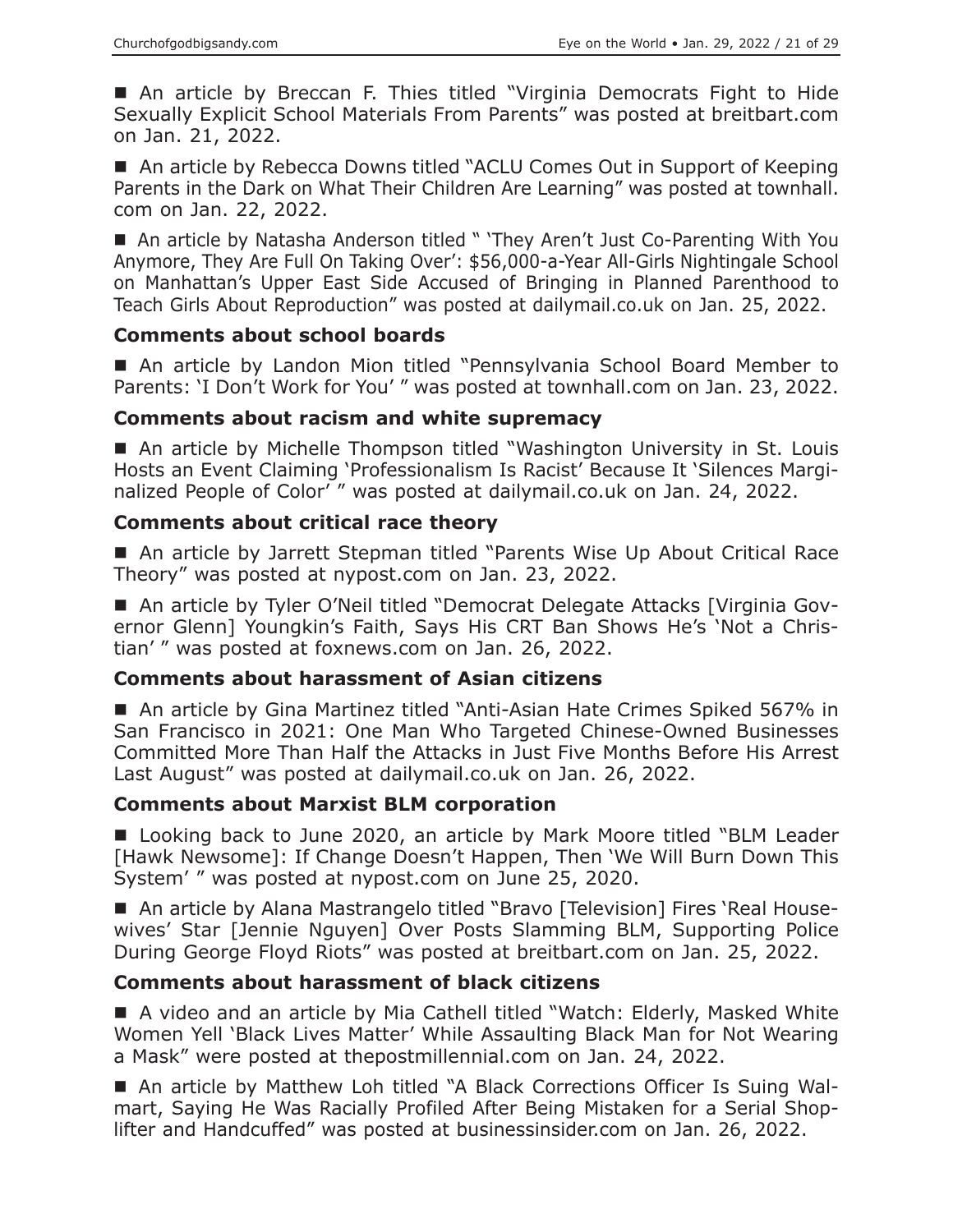## **Comments about police behavior**

■ An article by Jake Epstein titled "A Black Woman Involved in a Botched Chicago Police Raid Got a \$2.9 Million Settlement; She Said She Would Have Rather Seen the Cops Get Fired" was posted at businessinsider.com on Jan. 21, 2022.

■ An article by John Byrne titled "Two Men Who Spent Years in Prison for Murder, Say They Were Tortured Into Confessing by Cops Tied to Jon Burge, Offered \$14 Million Settlement" was posted at chicagotribune.com on Jan. 21, 2022.

 An article by Joshua Zitser titled "Black man Sues Police After he Was Jailed for 6 Days When Officers Mistook Him for an Older White Male With the Same Name" was posted at businessinsider.com on Jan. 22, 2022.

■ An article by Hannah-Phillips titled "Pocono Resort [in Pennsylvania] Under Fire After Video of Black Guests Wrongly Accused of Shoplifting Goes Viral" was posted at poconorecord.com on Jan. 26, 2022.

 An article by Kenneth Niemeyer and Hannah Beckler titled "Mississippi Authorities Still Silent on Investigation Into the Death of a Black Man Who Died in Police Custody Over Six Months Ago" was posted at businessinsider.com on Jan. 26, 2022.

## **Comments about district attorney behavior**

■ An article by Aaron Kliegman titled "Amid Violent Crime Wave, Permissive, Soros-Funded Prosecutors Under Fire Nationwide" was posted at justthenews. com on Jan. 26, 2022.

■ An article by Ian Miles Cheong titled "Oregon Gov. Kate Brown Pushes Executive Clemency for Criminals Despite Rise in Violent Crime" was posted at thepostmillennial.com on Jan. 26, 2022.

## **500 million free tests**

■ An article by Liz George titled "Many of Biden Administration's 'Free' Covid-19 Tests Were Made in China" was posted at americanmilitarynews.com on Jan. 26, 2022.

## **Agencies sending mixed messages**

■ An article by Connor Perrett titled "A Top U.S. Doctor [Dr. Ashish Jha, the Dean at Brown University School of Public Health] Says Biden's Agencies Haven't Been on the 'Same Page' on Messaging About Covid-19, Causing a 'Real Problem' " was posted at businessinsider.com on Jan. 16, 2022.

■ An article by Elle Reynolds titled "CDC Finally Admits Cloth Masks Were Always Political Theater" was posted at thefederalist.com on Jan. 17, 2022.

## **FDA must show their Pfizer data**

■ An article by Katherine Hamilton titled "Judge Gives FDA 8 Months to Release Pfizer Vaccine Data After Agency Requested 75 Years" was posted at breitbart.com on Jan. 8, 2022.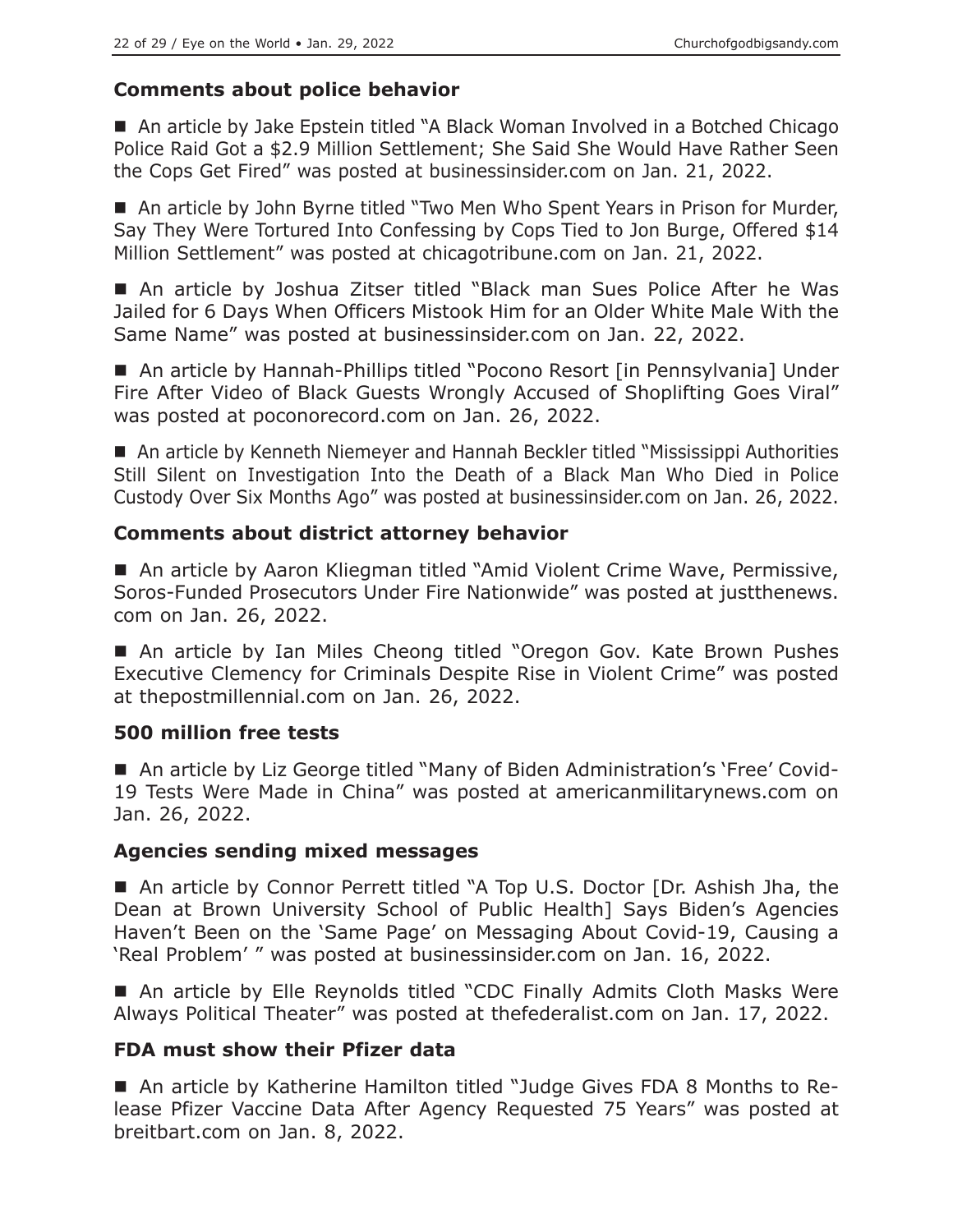# **FDA limits monoclonal antibodies**

■ An article by Patrizia Cavazzoni titled "Coronavirus (Covid-19) Update: FDA Limits Use of Certain Monoclonal Antibodies to Treat Covid-19 Due to the Omicron Variant" was posted at fda.gov on Jan. 24, 2022.

■ An article by Keith Griffith titled "FDA Is Accused of Trying to Force Americans to Get Vaccinated After 'Asinine' Decision to Limit Use of Covid Antibody Treatments Because 'They Don't Work Against Omicron'—Even Though They Do Work Against Delta" was posted at dailymail.co.uk on Jan. 25, 2022.

■ An article by Alexander Nazaryan titled "DeSantis Demands Covid Treatments Deemed Ineffective by FDA" was posted at yahoo.com on Jan. 25, 2022.

## **Vaccines can not prevent transmission**

■ Looking back to August 2021, an article by Sarah Knapton titled "Fully Vaccinated and Unvaccinated 'Can Both Transmit Covid' " was posted at telegraph.co.uk on Aug. 6, 2021.

■ An article by Rob Crilly titled "Ex-White House [Trump's] Testing Czar [Brett] Giroir] Criticizes Biden's 'Incorrect' Claim It Is Still the 'Pandemic of the Unvaccinated' Because It Suggests the Vaccinated Are Protected From Omicron" was posted at dailymail.co.uk on Jan. 5, 2022.

■ An article by Susan Jones titled "CDC's Definition of 'Vaccine' Has Changed Over Time: 'Protection' [Has Replaced] 'Immunity' [Because Fully Vaccinated Americans Are Not Immune to Covid]" was posted at cnsnews.com on Jan. 25, 2022.

■ An article by Mary McDermott titled "Over 66 Percent of Omicron Cases Are Reinfections, Study Shows" was posted at nypost.com on Jan. 26, 2022.

# **Is Omicron the end of covid-19?**

■ An article by Tim Pearce titled "CDC Study: Natural Immunity Beats Vax Against Delta Variant" was posted at dailywire.com on Jan. 20, 2022.

■ An article by Joel B. Pollak titled "California: Data Suggest Omicron Coronavirus Wave Has Peaked" was posted at breitbart.com on Jan. 21, 2022.

■ An article by Pam Key titled "Fauci: It Is 'Entirely Conceivable' That We May Need Boosters Again" was posted at breitbart.com on Jan. 23, 2022.

 An article by Michelle Thompson titled "Even Fauci Thinks the End Is in Sight; Covid Tsar Predicts Almost All of U.S. Will Have Hit Omicron Peak Within Weeks as Early Tri-State Epicenters See Infections Plunge by Up to 64%" was posted at dailymail.co.uk on Jan. 23, 2022.

■ An article by Alice Park titled "Omicron Could be the Beginning of the End of the Covid-19 Pandemic" was posted at time.com on Jan. 26, 2022.

# **Is there a "stealth" omicron?**

■ An article by Alison Bowen titled "What Is 'Stealth Omicron' and How Worried Should We Be About Another Covid-19 Mutation? Chicago Experts Explain" was posted at chicagotribune.com on Jan. 25, 2022.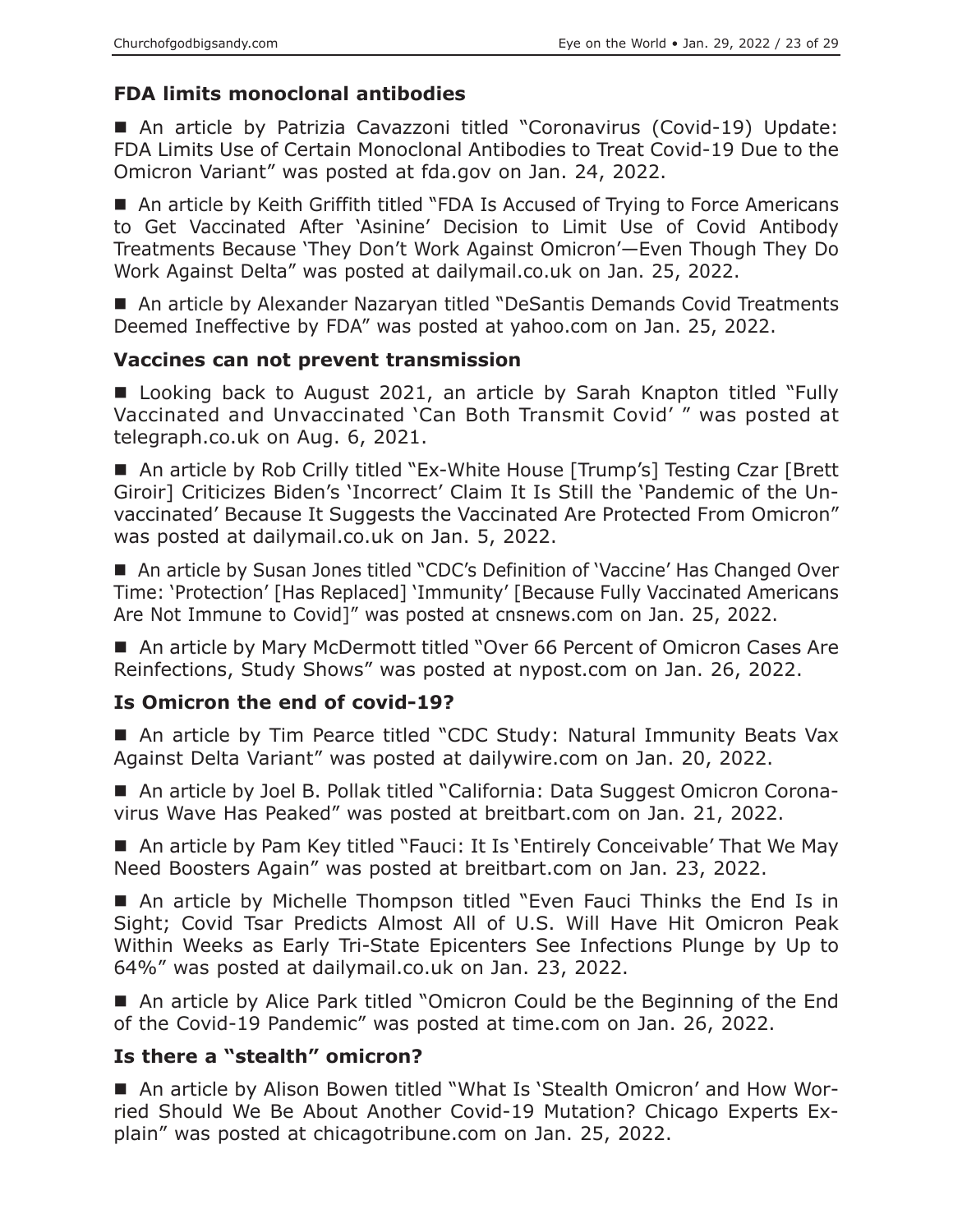■ An article by Evan Moore titled "Could a New Covid Variant Identified in North Carolina Spread Faster Than Omicron? Doctors Are Exploring" was posted at charlotteobserver.com on Jan. 26, 2022.

## **Supreme Court blocks business vaccine mandate**

■ Looking back to October 2021, an article by Joy Pullmann titled "Joe Biden's Vaccine Mandate Doesn't Exist [Legally]; It's Just a Press Release [Although Major Corporations and Businesses Are Enforcing It]" was posted at thefederalist.com on Oct. 7, 2021.

■ An article by Eric Katz titled "Federal Court Orders Nationwide Pause on Biden's Federal Employee Vaccine Mandate" was posted at govexec.com on Jan. 21, 2022.

■ An article by Eric Katz titled "Biden Administration Confirms It Will Mostly Pause Punishment of Unvaccinated Feds" was posted at govexec.com on Jan. 24, 2022.

## **Government withdraws Biden vaccine mandate**

■ An article by Liz Stark titled "Biden Administration to Withdraw Covid-19 Vaccination and Testing Regulation Aimed at Large Businesses" was posted at cnn.com on Jan. 25, 2022.

■ An article by Hannah Bleau titled "OSHA Formally Withdraws Biden Vaccine Mandate" was posted at breitbart.com on Jan. 25, 2022.

## **Implementing the vaccine "mandate"**

 A press release titled "DHS to Require Non-U.S. Individual Travelers Entering the United States at Land Ports of Entry and Ferry Terminals to Be Fully Vaccinated Against Covid-19" was posted at dhs.gov on Jan. 20, 2022.

■ An article by Emily Robertson titled "[Laura] Ingraham: Unvaxxed Illegals Can Go Anywhere 'On the Taxpayer's Dime'—'But Unvaxxed Truckers Can't Cross the Border?' " was posted at cnsnews.com on Jan. 26, 2022.

## **Vaccine exemptions**

■ An article by Natalie Winters titled "Vax Data: Just 0.06% of Religious Exemption Requests Have Been Granted for U.S. Marines" was posted at thenationalpulse.com on Jan. 23, 2022.

## **Vaccines—fake vaccination cards**

 An article by Jason Owens titled "Bills Fans Charged With Using Fake Covid-19 Vaccine Cards to Attend Playoff Game vs. Patriots" was posted at sports.yahoo.com on Jan. 26, 2022.

## **Resisting the vaccine mandate**

■ An article by Warner Todd Huston titled "Aaron Rodgers Blasts Joe Biden for Calling Covid 'Pandemic of the Unvaccinated,' Mocks His Public Speaking" was posted at breitbart.com on Jan. 21, 2022.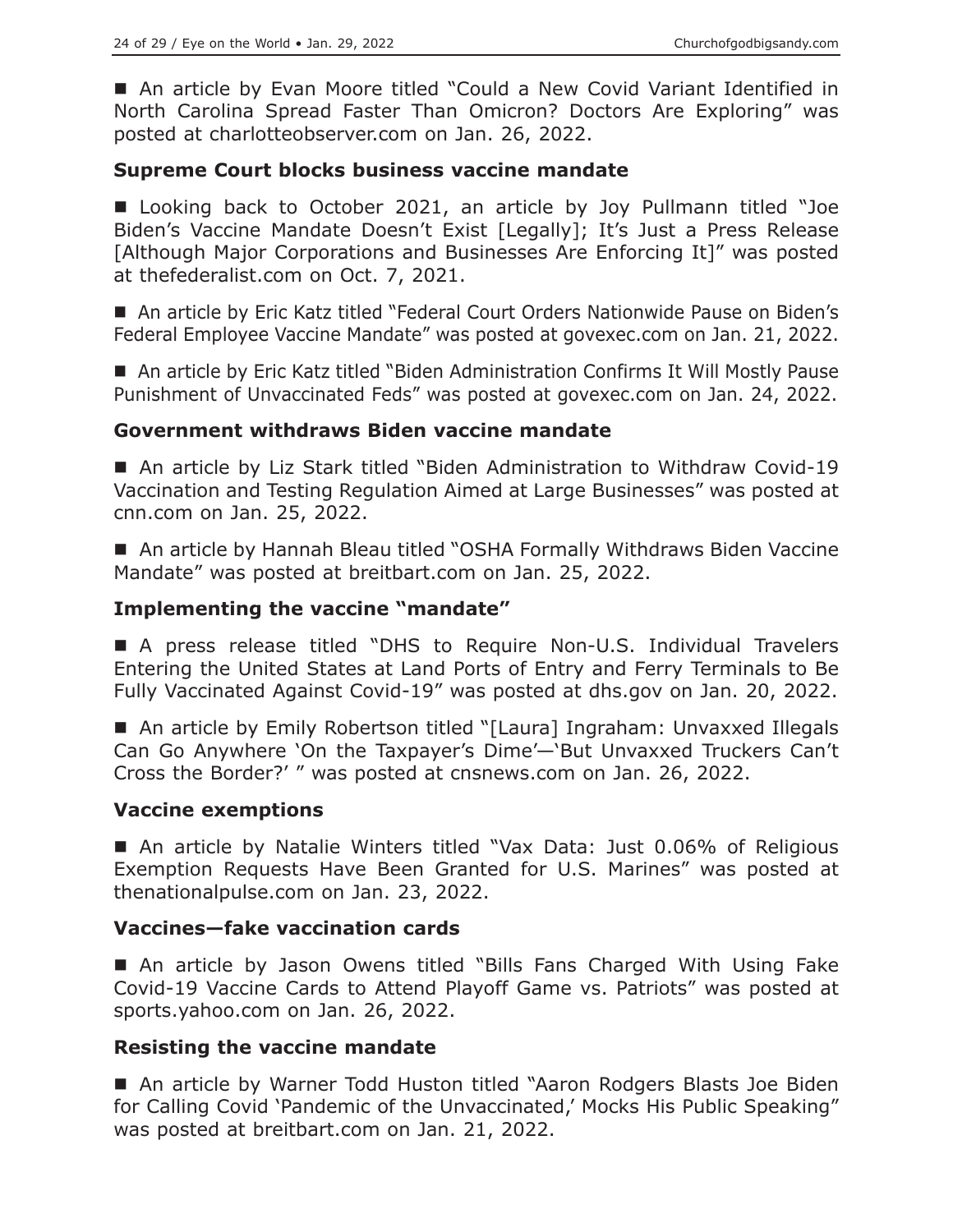An article by Tim Pearce titled "Thousands [30,000] March Against Lockdowns, Forced Vaccinations at 'Defeat the Mandates' Rally in D.C." was posted at dailywire.com on Jan. 23, 2022.

■ An article by Nick Gilbertson titled "Minneapolis Restaurants File Lawsuit Against Democrat Mayor Jacob Frey's Vax Mandate" was posted at breitbart. com on Jan. 23, 2022.

■ An article by Amy Furr titled "Fired Workers Sue Michigan Blue Cross Blue Shield Over Vaccine Mandate: 'We're Not Just Numbers' " was posted at breitbart.com on Jan. 25, 2022.

■ An article by Rebecca Lawrence titled "[Musician] Eric Clapton Claims People Who Have Had the Covid Vaccine Are Victims of 'Mass Formation Hypnosis' " was posted at dailymail.co.uk on Jan. 25, 2022.

■ An article by Kylee Zempel titled "Sen. Ron Johnson's Latest Covid Panel Reveals 800,000 People and Counting Want 'A Second Opinion' " was posted at thefederalist.com on Jan. 25, 2022.

■ An article by Keith Griffith titled "United Airlines Pilot Who Refused Covid Vaccine Claims She Is Stuck on Unpaid Leave With No Health Insurance and Unable to Seek Another Job" was posted at dailymail.co.uk on Jan. 26, 2022.

#### **Punishing the unvaccinated**

■ A video and an article by Amy Furr titled "Video: Man Deemed Ineligible for Heart Transplant After Refusing Coronavirus Vaccine" were posted at breitbart.com on Jan. 25, 2022.

 An article by Dillon Burroughs titled "Truckers Against Vax Mandate Raise Millions; GoFundMe Withholds Funds" was posted at dailywire.com on Jan. 25, 2022.

■ An article by Christopher Reynolds titled "GoFundMe Withholding \$4.5 Million From Trucker Convoy Until Plan Presented" was posted at toronto. citynews.ca on Jan. 25, 2022.

#### **Defending the unvaccinated**

■ An article by Dillon Burroughs titled "New State Law [in South Carolina] Would Make It Illegal to Request a Person's Vaccine Status" was posted at dailywire.com on Jan. 25, 2022.

## **Vaccine mandates for kids**

■ An article by Jeff Poor titled "Rand Paul: 'Medical Malpractice to Force Vaccines on Children' " was posted at breitbart.com on Jan. 22, 2022.

#### **Vaccine mandates for schools**

 An article by Natasha Anderson titled "LA Charter School Faces Lawsuit for Roping Off Unvaxxed Students, Denying Them Classroom Access and Threatening Them With Suspensions" was posted at dailymail.co.uk on Jan. 26, 2022.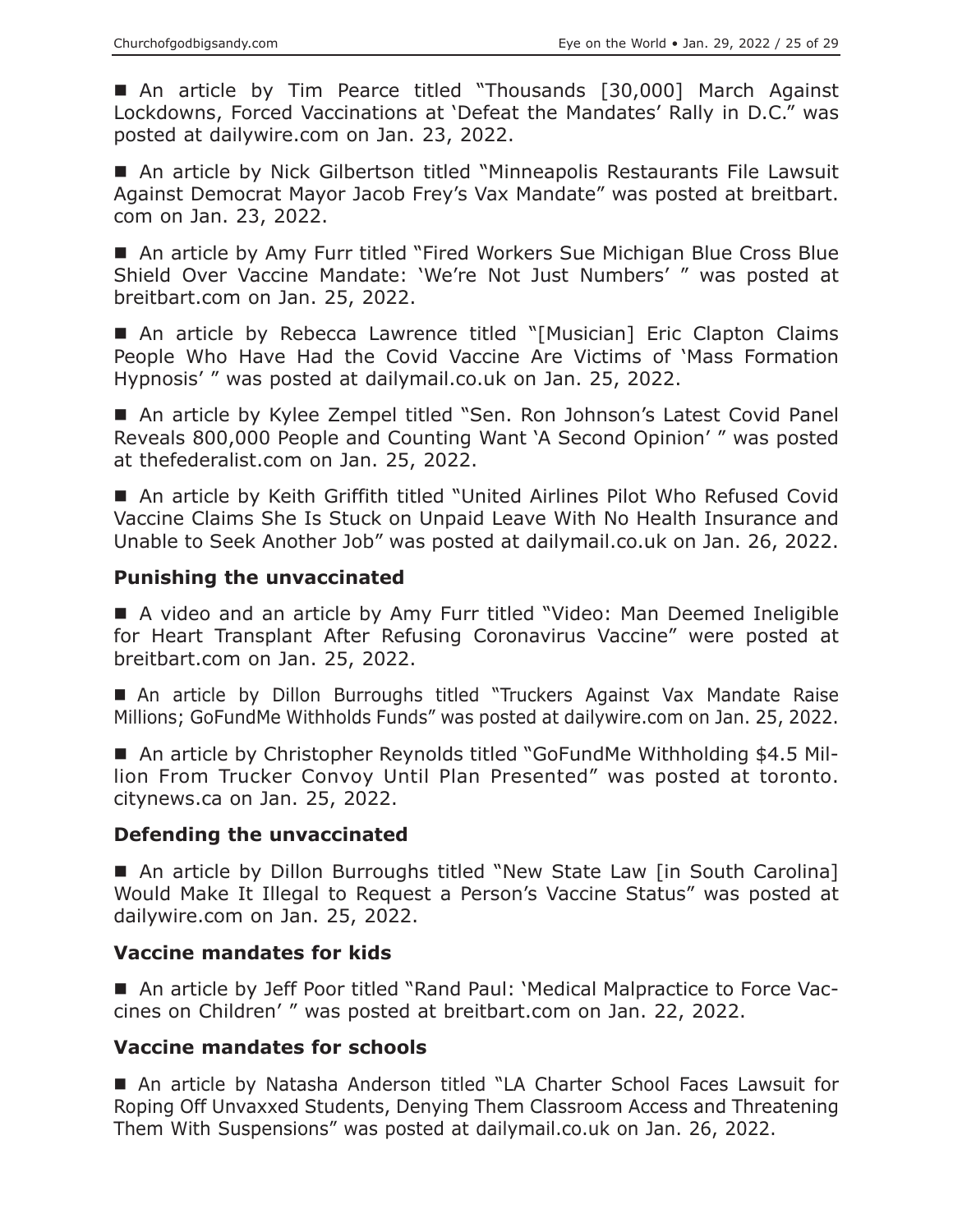## **Comments about mask mandates**

 A Reuters article by Daniel Trotta and Brad Brooks titled "New York Judge Strikes Down State Mask Mandate" was posted at reuters.com on Jan. 24, 2022.

 An article by Andrea Blanco titled "Former NBA Star John Stockton Has Season Ticket to Alma Mater Gonzaga University Games Revoked Over His Refusal to Wear a Mask" was posted at dailymail.co.uk on Jan. 24, 2022.

#### **Mask mandates for children**

 An article by Greg Woodfield titled "Fury as Pennsylvania School Board Member Humiliates Parents by Publicly Calling Them 'Offensive and Vile' for Voicing Concerns Over New Mask Mandate for Kids" was posted at dailymail. co.uk on Jan. 26, 2022.

#### **Virginia mask conflict**

 An article by Luke Rosiak titled "Fairfax Schools Suspend Kids, Call Police as System Defies Virginia Governor on Masks" was posted at dailywire.com on Jan. 25, 2022.

■ An article by Hank Berrien titled "[Virginia Governor Glenn] Youngkin Sets Up Tip Line for Parents to Report Teachers Using 'Divisive' Practices" was posted at dailywire.com on Jan. 25, 2022.

■ An article by Jordan Boyd titled "Fairfax Schools Suspend Maskless Kids Despite [Virginia Governor Glenn] Youngkin's Ban on Forced Masking" was posted at thefederalist.com on Jan. 26, 2022.

■ An article by Ben Johnson titled "Jim Acosta: Virginia Is 'A Soviet-Style Police State' Under Gov. [Glenn] Youngkin" was posted at dailywire.com on Jan. 26, 2022.

■ An article by Staff titled "Virginia's AG [Jason Miyares] Slams CNN's Acosta for Claiming Virginia Is 'Soviet-Style Police State': 'My Family Fled Cuba' " was posted at dailywire.com on Jan. 27, 2022.

## **Media comments about Bill Maher**

■ An article by Tyler Stone titled "Bill Maher: I Don't Want to Live in Your Mask Paranoid World Anymore" was posted at realclearpolitics.com on Jan. 22, 2022.

■ An article by Staff titled "Maher Blasts Democrats for Pro-Science Claims: 'A Lot of What They Do Has Nothing to Do With Science' " was posted at dailywire.com on Jan. 22, 2022.

■ An article by Matt McNulty titled " 'Don't Sit There in Your White Coat and Tell Me to Just Do What We Say': Bill Maher Takes Aim at Dr. Fauci as He Urges Americans Not to Blindly Follow Advice of Doctors" was posted at dailymail.co.uk on Jan. 22, 2022.

## **Other comments about the media**

■ An article by Amanda Prestigiacomo titled "[Popular Podcast Host Joe] Rogan Unloads on CNN: 'They Disseminate Propaganda'—Coverage Is 'Preposterous' " was posted at dailywire.com on Jan. 21, 2022.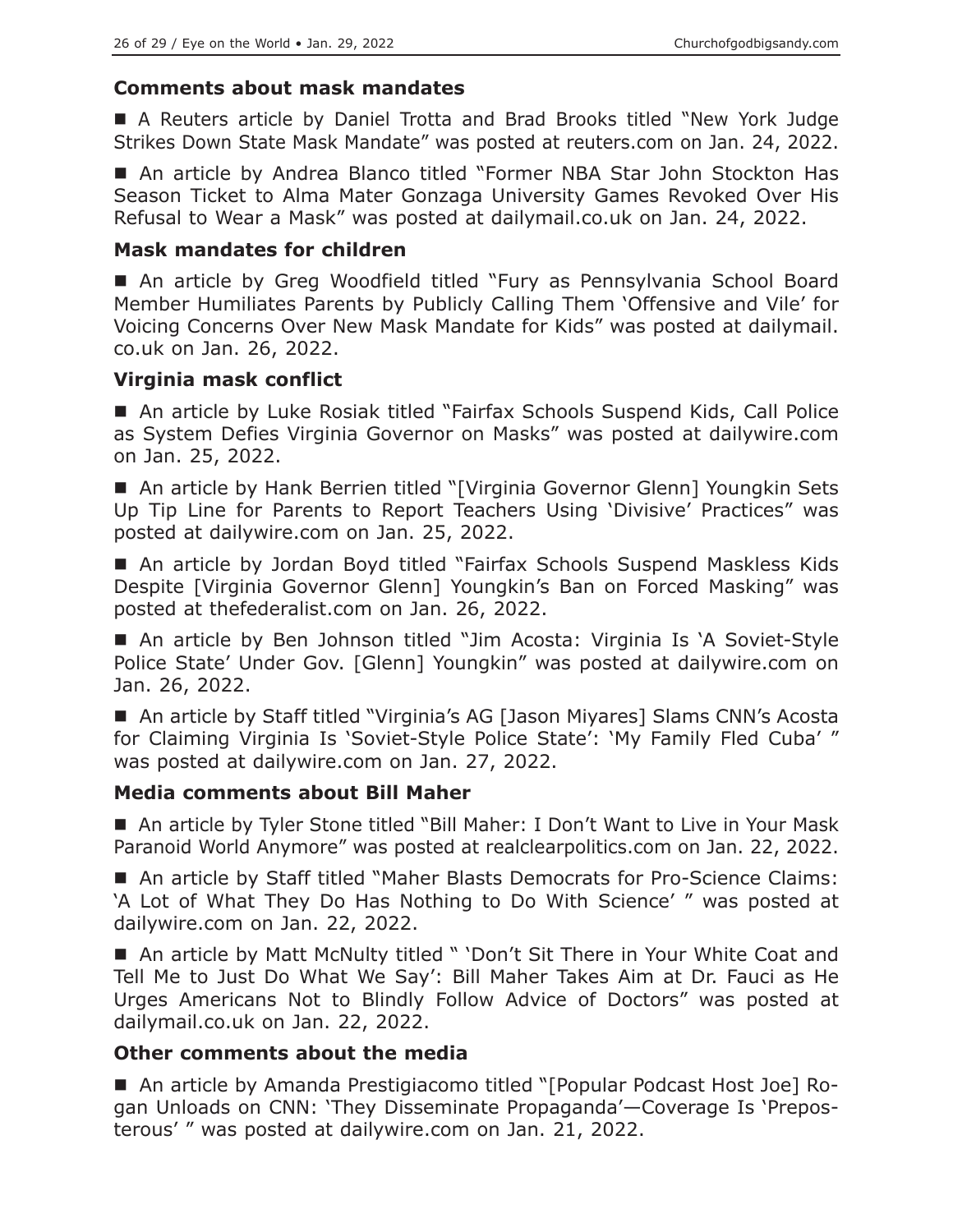■ An article by Landon Mion titled "CNN Guest [Commentator Catherine Rampell]: Fox News 'Invented' Scary Stories About a 'Senile President' and CRT 'Brainwashing Kids' " was posted at dailywire.com on Jan. 23, 2022.

 An article by Ian Hanchett titled "[Washington Post Columnist and CNN Analyst Josh] Rogin: Many in Corporate World, Some in Media 'Don't Care' About China's Abuses; 'Our Elites Are Often Up for Bribery' " was posted at breitbart.com on Jan. 24, 2022.

■ An article by Brian Flood titled "MSNBC's Tiffany Cross Urges Liberals to 'Pick Up a Weapon [Metaphorically] and Get Involved' in 'War' for Democracy" was posted at foxnews.com on Jan. 24, 2022.

■ An article by Ted Johnson titled "Joe Biden Heard Muttering 'What a Stupid Son of a Bitch' [About Peter Doocy] After Inflation Question From Fox News' Peter Doocy" was posted at deadline.com on Jan. 24, 2022.

#### **Comments about Robert Francis O'Rourke**

■ Looking back to November 2021, an article by Taylor Ardrey titled " 'I Still Hold This View': Beto O'Rourke Stands Firm on 2019 Presidential Debate 'We're Gonna Take Your AR-15, Your AK-47' Remarks" was posted at businessinsider.com on Nov. 21, 2021.

■ An article by Elizabeth Elkind titled "Beto O'Rourke Bans Deeply Unpopular Biden and Kamala From Helping His Texas Governor Bid: 'I'm Not Interested in Any National Politician Coming Into This State' " was posted at dailymail. co.uk on Jan. 24, 2022.

## **Replacement for Justice Stephen Breyer**

■ An article by Tim Meads titled "Progressives Demand Biden Pick Supreme Court Nominee Based on Race and Sex, Select First Black Female Justice" was posted at dailywire.com on Jan. 26, 2022.

■ An article by Emily Goodin titled "Biden Will Nominate First Black Woman to SCOTUS to Replace Judge Stephen Breyer, 83, This Summer: Choices Include Judge [Ketanji Brown Jackson of California] Who Provoked Republicans With 'Presidents Aren't Kings' Ruling and [Leslie Abrams Gardner of Georgia] Sister of Stacey Abrams" was posted at dailymail.co.uk on Jan. 26, 2022.

## **Democrats worried about Kamala Harris**

■ An article by Natasha Anderson and Katelyn Caralle titled "A Marriage Made in Hell: Biden Tells Kamala 'I Love You, You Always Have My Back' and She Replies 'I Do' in Toe-Curling Message at DNC Event as They Are Both Hit With Historically Low Approval Ratings" was posted at dailymail.co.uk on Jan. 22, 2022.

■ An article by Virginia Kruta titled "[Fox News Host] Harris Faulkner Floats VP Harris as Possible SCOTUS Nominee: 'They Don't Know What to Do With Kamala Harris at the White House' " was posted at dailywire.com on Jan. 26, 2022.

■ An article by Anthony Adragna titled "Kamala Harris Almost Certainly Won't Be Biden's Nominee to the Supreme Court" was posted at politico.com on Jan. 26, 2022.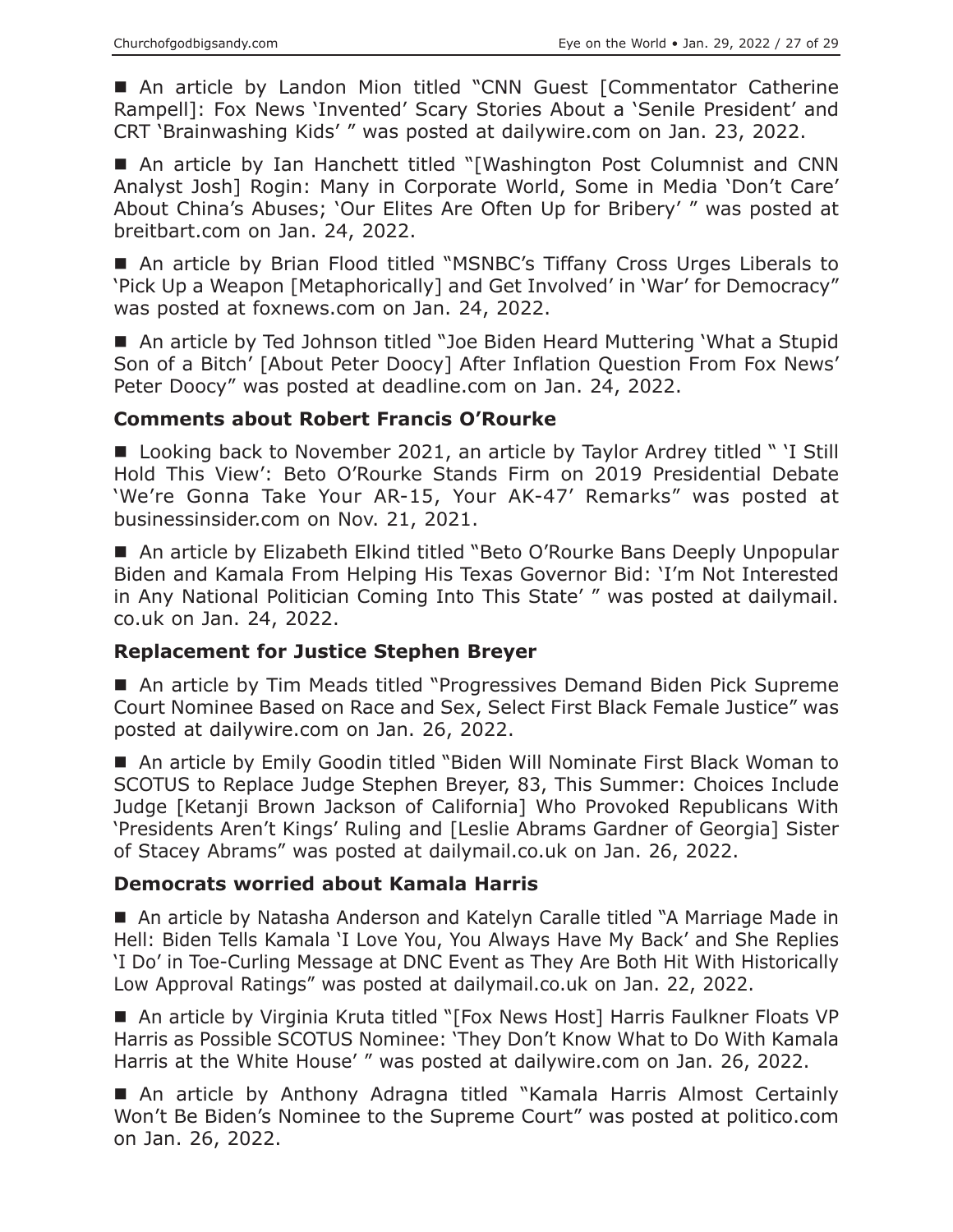# **"Let's Go, Brandon"**

■ Looking back to October 2021, an article by Jorge Fitz-Gibbon titled "NASCAR Crowd Chants 'F\*\*k Joe Biden' at Talladega; NBC Reporter [Kelli Stavast] Hears Something Else [Claiming 'Let's Go Brandon']" was posted at nypost.com on Oct. 3, 2021.

 An article by Alana Mastrangelo titled "Kid Rock Rips Biden, Fauci in 'We the People' Anthem: 'Let's Go Brandon' " was posted at breitbart.com on Jan. 25, 2022.

## **Biden's mental capacity**

■ An article by Brandon Gillespie titled "NBC's Chuck Todd: Biden 'No Longer Seen as Competent and Effective' " was posted at foxnews.com on Jan. 24, 2022.

# **Biden and Harris supporters and detractors**

■ An article by Pam Key titled "[Democratic Strategist] Donna Brazile: Biden 'Has a Lot to Brag About'—'I Give Him High Marks for the First Year' " was posted at breitbart.com on Jan. 23, 2022.

■ A video and an article by Nick Gilbertson titled "Watch: Thousands of Stolen Packages Cover Downtown LA Train Tracks" were posted at breitbart.com on Jan. 14, 2022.

■ An article by Joel B. Pollak titled "Gavin Newsom on L.A. Rail Theft: 'We Look Like a Third-World Country' " was posted at breitbart.com on Jan. 21, 2022.

■ An article by Joel B. Pollak titled "Gavin Newsom Apologizes for Using 'Gangs' to Describe Rail Thieves" was posted at breitbart.com on Jan. 23, 2022.

■ An article by Melanie Arter titled "[Louisiana Republican John] Kennedy: People Who Voted for Biden Thought They Were Getting the Second Coming of Obama; 'They Got the Second Cousin of Bernie Sanders' " was posted at cnsnews.com on Jan. 21, 2022.

 An article by Victor Reklaitis titled "Amazon, Facebook Set Washington Lobbying Spending Records" was posted at marketwatch.com on Jan. 22, 2022.

■ An article by Chuck Ross titled "Companies Linked to Putin's Pipeline Contributed to Schumer Campaign" was posted at freebeacon.com on Jan. 24, 2022.

■ An article by Mike Miller titled "Black Voters Throwing Biden Under the Bus in Increasing Numbers" was posted at redstate.com on Jan. 24, 2022.

■ An article by Paul Bois titled " 'For the Children' [Says the Progressive Who Regularly Votes for Abortion]: Nancy Pelosi Announces Run for Reelection" was posted at breitbart.com on Jan. 25, 2022.

■ An article by Jordan Dixon-Hamilton titled "Report: Law Firms Donated \$15 Million to Democrat Groups After Receiving Government Contracts" was posted at breitbart.com on Jan. 25, 2022.

# **Comments about conservatives**

 An article by Jeff Poor titled "DeSantis: 'The Corporate Media Is Trying to Manufacture' a Trump-DeSantis Feud" was posted at breitbart.com on Jan. 25, 2022.